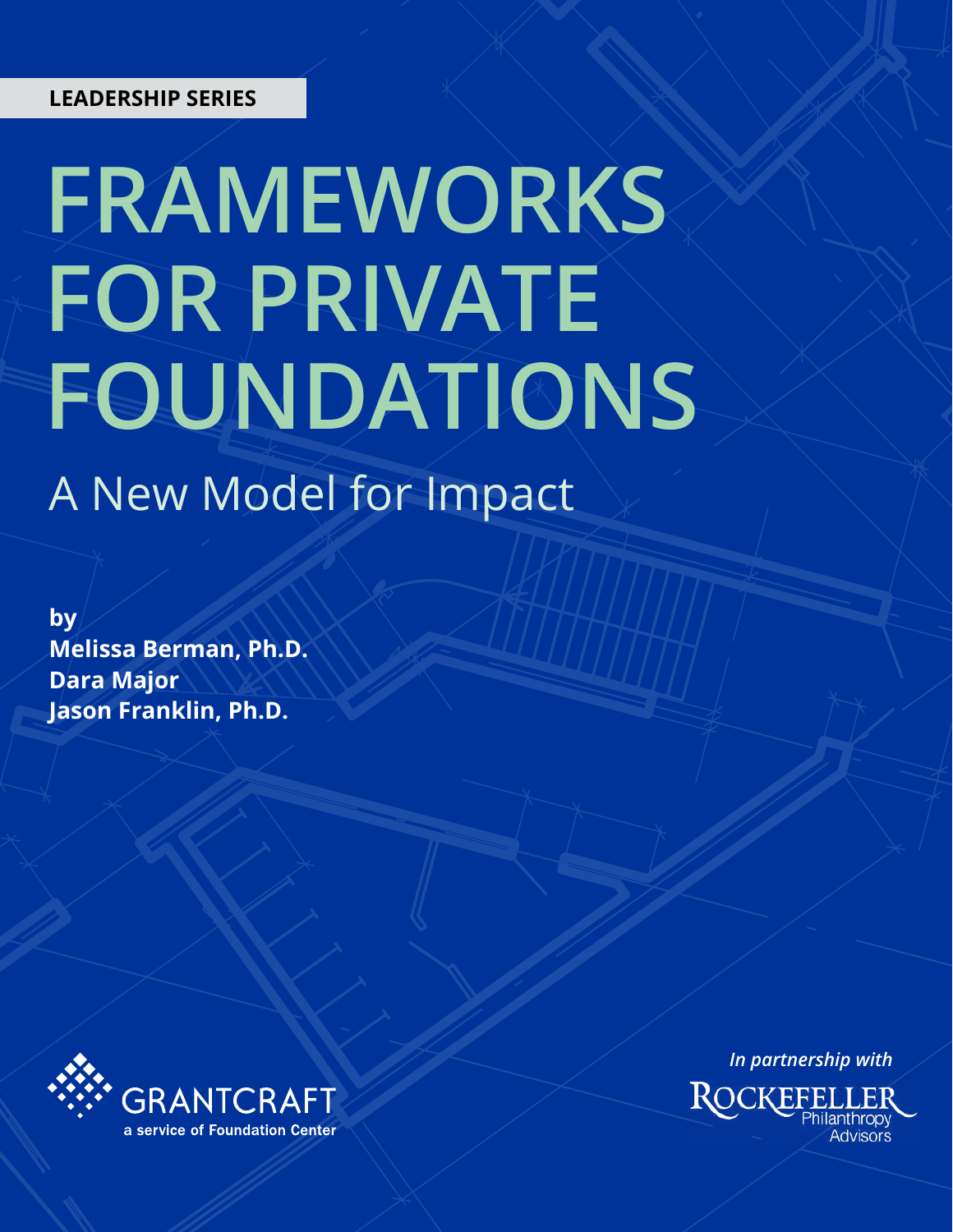This paper was written by Melissa Berman, Rockefeller Philanthropy Advisors, and Dara Major, independent consultant, who synthesized the research of the Theory of the Foundation initiative and conducted additional interviews to unpack and illustrate core concepts.

This paper is based on an original series of Theory of the Foundation white papers by Melissa Berman and informed by additional contributions from Jason Franklin, Dorothy A. Johnson Center for Philanthropy at Grand Valley State University.

It was edited by Jen Bokoff and Erin Nylen-Wysocki, Foundation Center.

It was designed by Betty Saronson, Foundation Center.

Funding for this paper was generously provided to Foundation Center by the donors to Rockefeller Philanthropy Advisors' Theory of the Foundation initiative (see p. 26 for a complete list of funders).

This paper is part of the GrantCraft Leadership Series. Resources in this series are not meant to give instructions or prescribe solutions; rather they are intended to spark ideas, stimulate discussion, and suggest possibilities.

**Look for these icons to explore more content:**





**GrantCraft Connection Podcast**

To access this paper and other resources, please visit **[grantcraft.org](http://grantcraft.org)**. You are welcome to excerpt, copy, or quote from this paper with attribution to GrantCraft and Rockefeller Philanthropy Advisors and inclusion of the copyright.

For more information, e-mail GrantCraft at **[info@grantcraft.org](mailto:info%40grantcraft.org?subject=)**.

 $\odot$   $\circledcirc$ 

©2017 Foundation Center and Rockefeller Philanthropy Advisors, Inc. This work is made available under the terms of the Creative Commons Attribution-Non Commercial 4.0 Unported License **[creativecommons.org/licenses/by-nc/4.0/](https://creativecommons.org/licenses/by-nc/4.0/)**.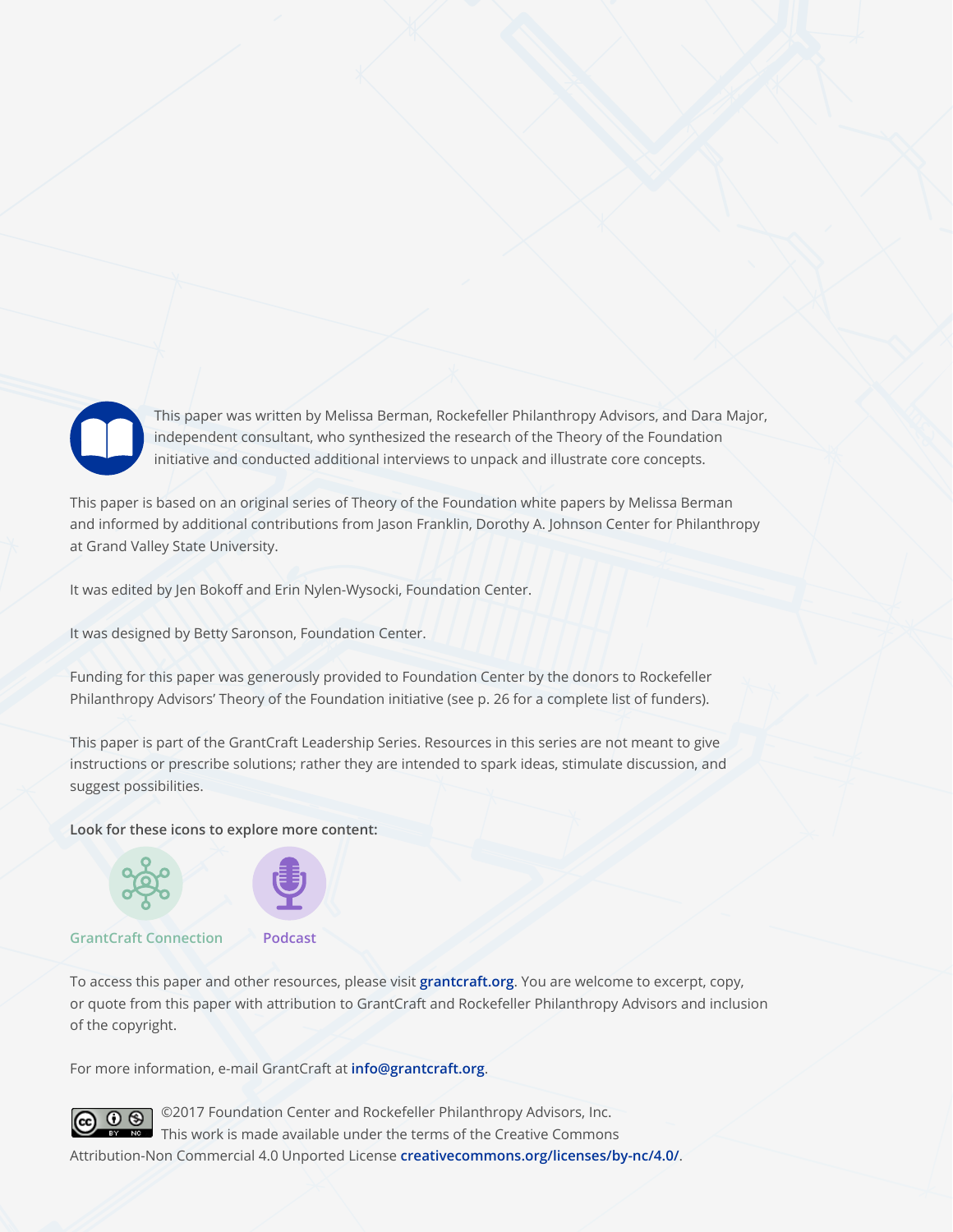## **Table of Contents**

#### **[Introduction to the Theory of the](#page-4-0)  Foundation Framework 5**

Philanthropy is changing and evolving more quickly than ever, with new societal challenges, new players, and new strategies. In this time of change, questions of how foundations can optimize their effectiveness are increasingly urgent. We provide a simple overview of the Theory of the Foundation, some of its benefits, and a roadmap for funders interested in exploring their own foundations' frameworks.

#### **[Charter](#page-9-0) 10**

What is a foundation's form of governance, how will it make decisions—and why? In this chapter, we discuss a foundation's charter, which describes the foundation's scope, form of governance, and decision-making protocol at the highest level, based on written and unwritten rules.

#### **[Social Compact](#page-12-0) 14**

To whom is a foundation accountable, and how is it making a difference with the special status it has been given? In this chapter we illuminate a foundation's social compact, which is an agreement, either implicit or explicit, with society and key stakeholders.

#### **[Operating Capabilities](#page-15-0) 17**

What must a foundation not just do or obtain, but excel at in order to achieve its mission? In this chapter, we explore a foundation's operating capabilities, which are the dominant approaches that guide how the foundation carries out its work and the core competencies, resources, skills, and processes that it cultivates in order to achieve results.

### **22**

### **[Takeaways for Funders](#page-20-0)**

In this final section, we make the case for examining foundation frameworks and offer useful tools to help you begin to put these ideas into practice today.

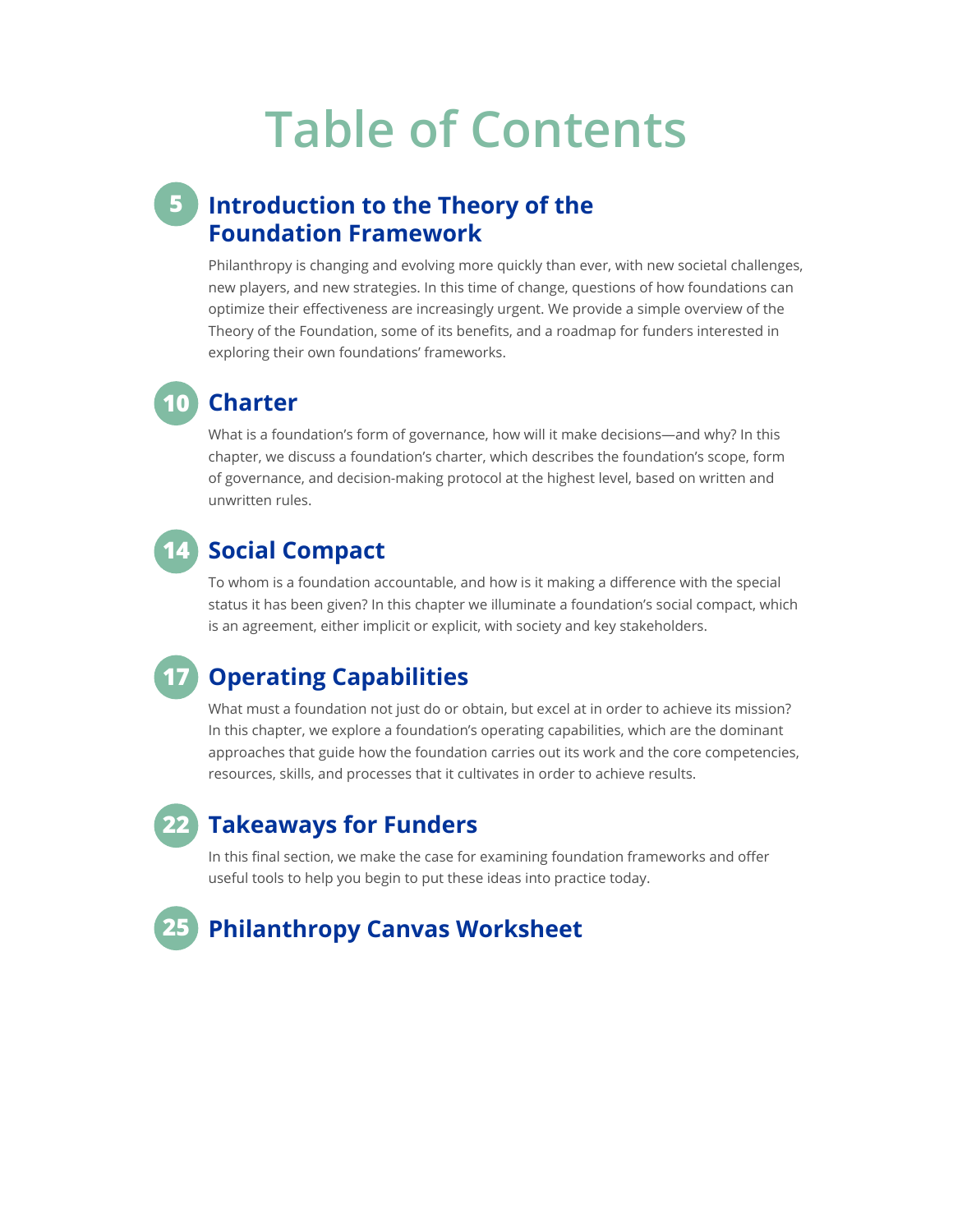### **About This Paper**

### **WHY THIS PAPER?**

Rockefeller Philanthropy Advisors (RPA) developed the Theory of the Foundation framework to stimulate discussion of foundations as organizations at a time when philanthropy is changing and evolving more quickly than ever, with new societal challenges, new players, and new strategies. The inspiration was iconic management expert Peter F. Drucker, who, over 20 years ago, called on organizational leaders to develop a "theory of the business" by considering three fundamental sets of assumptions: environment, mission, and core competencies. For a theory to be valid, Drucker argued, its assumptions must be valid, congruent, widely understood, and regularly assessed. RPA's key insight was that the absence of such a theory in philanthropy leads to blind spots and underperformance at both the organizational and sector levels. To address this, over several years and with dozens of foundation partners, RPA developed the Theory of the Foundation. RPA's approach does not aim to develop one theory for all foundations but instead to create a framework that enables an individual foundation to surface its underlying core beliefs and align its purpose and operations in pursuit of public benefit.

### **HOW CAN I USE THIS AS A RESOURCE?**

This resource provides clear, practical guidance for funders looking to examine their organizational structures and strategize about their capacities and operations through discussion questions, action steps, and lessons from peers. It is intended to provide an accessible and actionable introduction of RPA's Theory of the Foundation to a global funder audience.

### **WHERE CAN I LEARN MORE?**

To learn more about the Theory of the Foundation initiative and key foundation partners, as well as to access RPA's full complement of publications and tools on this topic, please visit **[TheoryoftheFoundation.org](http://TheoryoftheFoundation.org)**. For more information, contact **[info@rockpa.org](mailto:info%40rockpa.org?subject=)**.

GrantCraft, a service of Foundation Center, offers resources to help funders be more strategic about their work, and has published this paper as part of its leadership collection to encourage a conversation about this topic. Explore GrantCraft's resources at **[grantcraft.org](http://grantcraft.org)** and on Twitter by following **[@grantcraft](https://twitter.com/GrantCraft)**. Other services and tools that Foundation Center offers can be accessed at **[foundationcenter.org](http://foundationcenter.org)**.

### **WHO ARE THE AUTHORS?**

GrantCraft developed this paper in partnership with RPA. Based on two reports for Theory of the Foundation initiative funders written by Melissa Berman, president of RPA, this paper updates and expands on the original research. For this paper, we synthesized and drew substantially from initiative publications and tools, reviewed additional organizational theory literature, and conducted 10 original interviews with a diverse set of funders in the United States and Europe. The paper also draws on extensive interviews, symposia, and literature reviews conducted independently by RPA in two phases, engaging foundation leaders in Europe and the US. Dozens of foundations provided financial support, ideas, and analysis that have informed all aspects of this work. Additional research was conducted in partnership with the Dorothy A. Johnson Center for Philanthropy at Grand Valley State University and with the Marshall Institute for Philanthropy and Social Entrepreneurship at the London School of Economics, and by Dara Major, who conducted original interviews with funders for this paper.

Melissa Berman, Ph.D., is the founding president and CEO of Rockefeller Philanthropy Advisors, Inc., an innovative nonprofit philanthropy service launched by the Rockefeller family in 2002. RPA's mission is to help donors create thoughtful, effective philanthropy throughout the world. Learn more about RPA at **[rockpa.org](http://rockpa.org)** and follow **[@MBermanRPA](https://twitter.com/MBermanRPA)** on Twitter.

Dara Major is an independent strategy and management consultant, helping clients to meaningfully align resources for results—at the individual, organizational, and field levels. With over two decades of leadership experience in philanthropy, she works with a diverse range of philanthropic and social sector organizations. Dara Major has written widely on the philanthropic sector; for more information visit **[daramajor.com](http://daramajor.com)**, contact **[info@daramajor.com](mailto:info%40daramajor.com?subject=)**, and follow Dara on Twitter **[@](https://twitter.com/DaraMajor)DaraMajor**.

Jason Franklin, Ph.D., is the W.K. Kellogg Community Philanthropy Chair at the Johnson Center for Philanthropy at Grand Valley State University. As the holder of the nation's first endowed chair focused on community philanthropy, Dr. Franklin engages in research, teaching, service, and thought leadership to explore and advance the field of community philanthropy, nationally and internationally.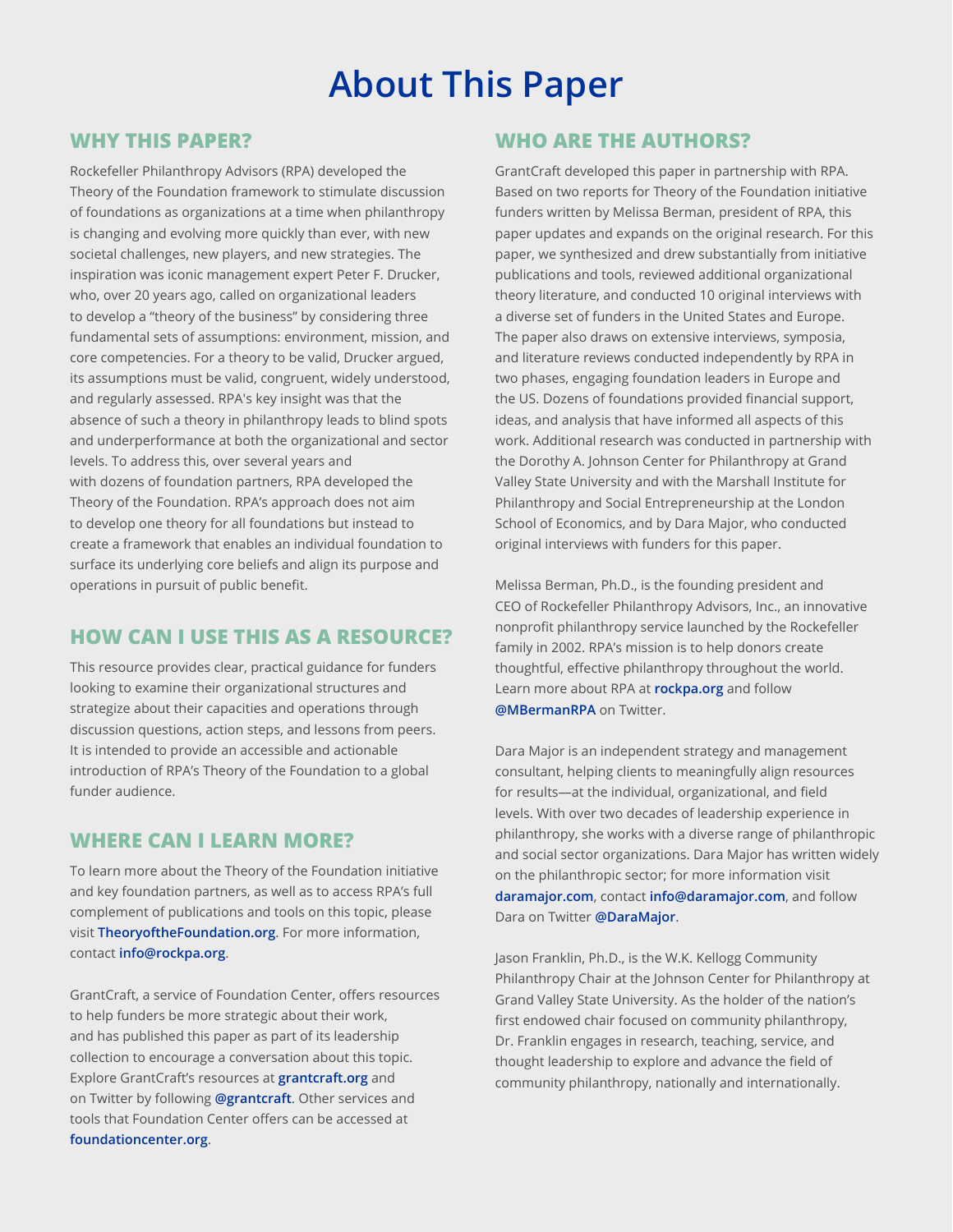## <span id="page-4-0"></span>**Introduction to the Theory of the Foundation Framework**

**Philanthropy is changing and evolving more quickly than ever, with new societal challenges, new players, and new strategies. In this time of change, questions of how foundations can optimize their effectiveness for the public good are increasingly urgent—and the ability to self-reflect or even be introspective on an organizational level is critical.**

The Theory of the Foundation offers a framework for introspection that enables foundations to address urgent questions, explore fundamental beliefs or implicit assumptions about their work, and more effectively align foundation purpose, public benefit, and action. And, while theory gives us a way to think, this paper offers pragmatic ways to use the framework to inform everyday practice.

Fundamentally, the Theory of the Foundation framework is composed of three core elements—charter, social compact, and operating capabilities—that together inform a foundation's structure and approach.

**Charter:** The charter is a foundation's scope, form of governance, and decision-making protocol at the highest level, and the precursor to mission. Charter encompasses origin stories, board composition, where and how decisions are made, values, issue focus, and culture. It has both written and unwritten elements.

**Operating Capabilities: These are the** dominant approaches that guide how a foundation carries out its work and the core competencies, resources, skills, and processes that it cultivates in order to achieve results. Operating capabilities encompass financial and non-financial assets, talent and knowledge development, internal and external collaboration, and organizational structure.

Rockefeller Philanthropy Advisors (RPA) embarked on a multiyear program of collaborative research with dozens of funders in the United States and Europe to uncover and distill these elements into a conceptual framework a Theory of the Foundation—to help private foundations align resources more effectively for the impact they envision. In this GrantCraft paper, we're laying out this important research to help funders of all kinds to reflect on foundation theory and strengthen philanthropic practice.

**Social Compact:** Social compact is a foundation's reciprocal agreement, either implicit or explicit, with society and key stakeholders about the specific value it will create. It underpins how the foundation defines its legitimacy and license to operate, and the actions considered "appropriate" to undertake. Social compact encompasses partner relationships, external accountabilities, relationship to society and government, and transparency.

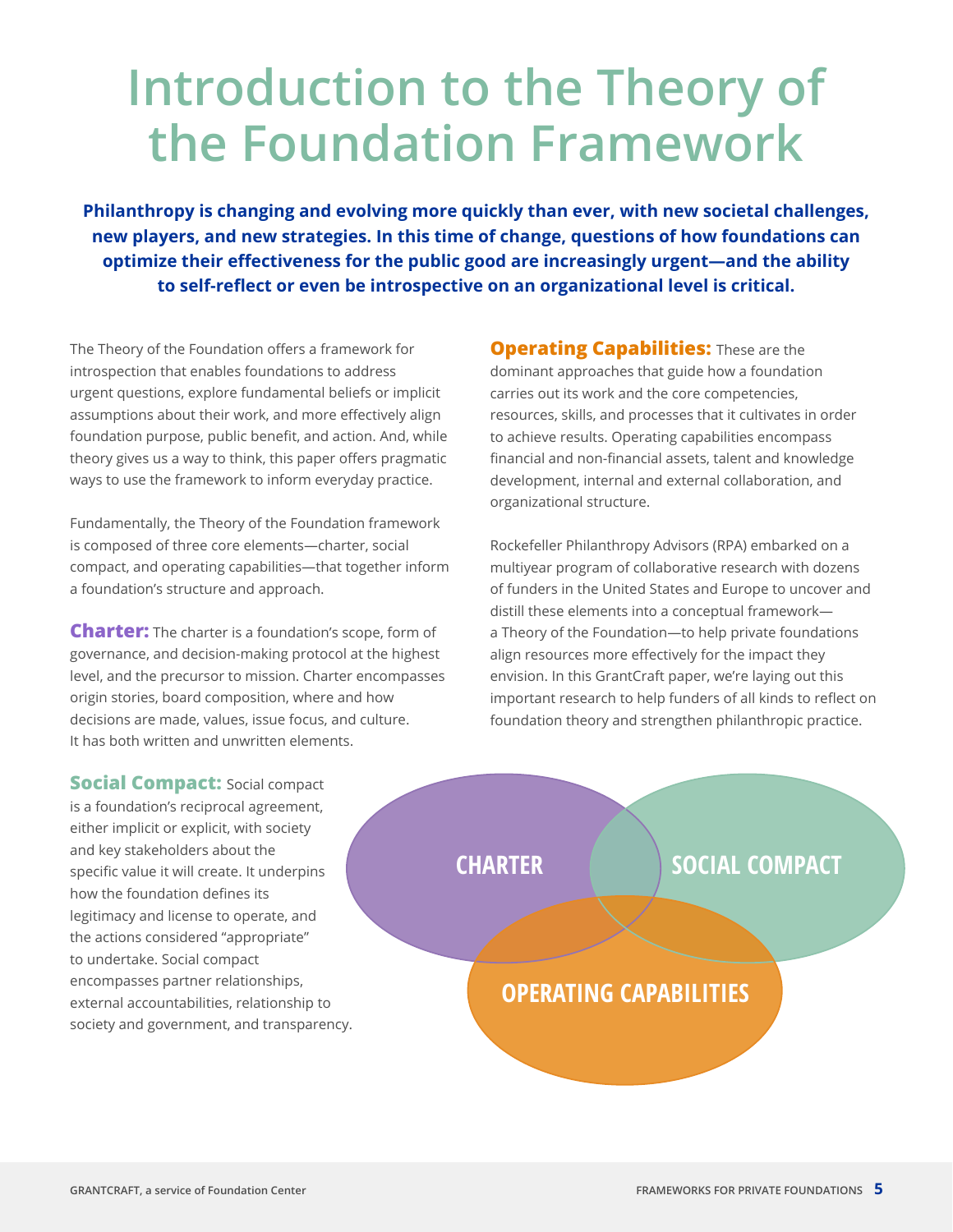As in any line of work, it is important to periodically pause and reflect on why and how we do what we do. For example, the long-tenured chief administrator of a top-rated hospital might be working purposefully toward a clear mission, yet make a point to routinely consider the hospital's underlying theory: why it exists, how it relates to its customers and partners, and what it can do organizationally to enable continual advances in medicine and deliver the best possible care. Similarly, funders who pause to reflect on the theories that shape their foundations will be better able to focus their work and deliver the best possible results.

> *"It's an unnatural act to work across silos. It requires constant attention, reinforcement of behavioral norms, and intentionality about the culture we try to build."*

> > *Will Miller, The Wallace Foundation*

While other GrantCraft resources focus on a particular aspect of or approach to grantmaking, this paper addresses the underlying framework of organizational dynamics that shape them. It is particularly intended for use by leaders of private, endowed foundations. However, it will also serve as a useful reflection tool for leaders of community, public, and corporate foundations, though different dynamics come into play for different foundation types.

### **NEW OPERATING CONTEXTS**

When the earliest foundations formed over 100 years ago, the external operating landscape was remarkably different. There were few well-established nonprofit organizations to work with, and fewer still that had the capacity to operate or even collaborate at scale. For foundations looking to have an impact in a specific area, the first step was often to hire, design, and then create the capacity needed to execute—a process that could take years.

For instance, to address global inequities that led to food shortages and the prospect of mass starvation, the Rockefeller and Ford foundations and other partners first built, one by one, new research institutions in resourcescarce countries—and then, over a period of 60 years, funded basic and applied agricultural research across this network. Athough some of this work had unintended negative environmental consequences, their efforts resulted in extraordinary increases in crop yields and a global science, production, and distribution ecosystem that saved the lives of at least a billion people around the world.

Today's foundations face different starting points, challenges, and opportunities. Knowledge, capacity, and resources are fragmented rather than concentrated as over 100,000 U.S. foundations and 1.5 million nonprofits now work across a highly developed, multi-sector constellation of institutions, fields, and networks. Collaboration at scale has become both possible, given this rich supply of external capacity, and increasingly feasible, as our collective imagination and adaptive capacity begin to catch up to game-changing advances in technology. At the same time, inequality and a loss of trust in major societal institutions are on the rise globally, while humanitarian crises and a strained public sector raise questions about the purpose and role of foundations.

Though many foundations remain structured according to the operating realities of the past, foundation leaders are increasingly questioning their future as sectoral boundaries blur. Newer philanthropic approaches—such as community-based decision making, capital aggregation, and major grantmaking through philanthropic spend-downs are challenging philanthropic norms and talent-sourcing, investment, and centralized decision-making models. The private sector is making significant "double bottom-line" investments in social solutions (and exerting a growing influence on agenda setting for the common good) while foundations begin to imagine what investing 100 percent of their assets for social return and impact might look like. For example, as foundations respond to changing dynamics,

### **GrantCraft Connection**

 **Check out GrantCraft's [Funding](http://www.grantcraft.org/content-series/funding-innovation)  [Innovation blog series,](http://www.grantcraft.org/content-series/funding-innovation) produced in partnership with Glasspockets and the Vodafone Foundation, which explores new funding practices and philanthropic trends at the intersection of problem solving, technology, and design.**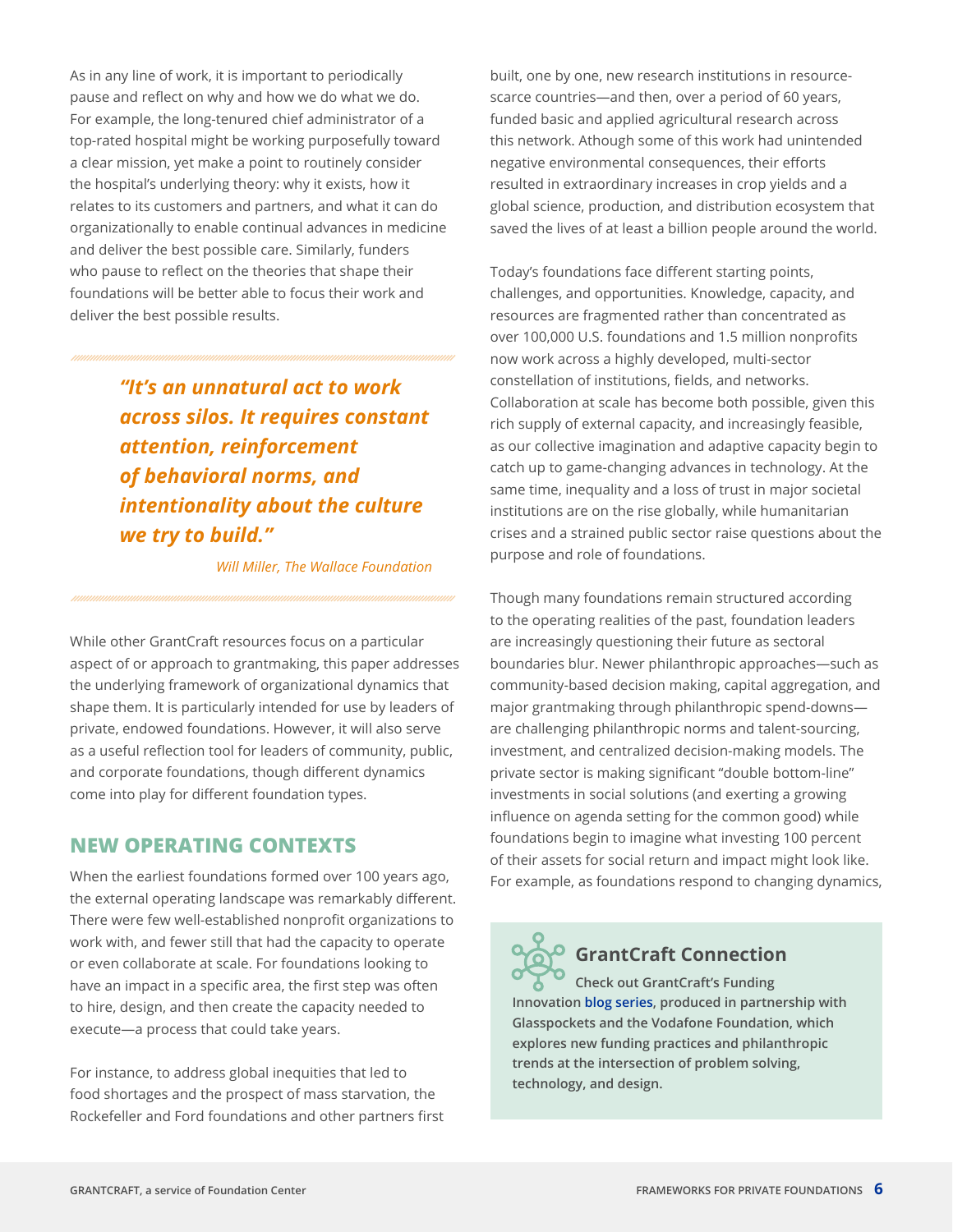many are seeking to create new value by integrating current foundation capabilities across programs and functions, including knowledge management and communications. Yet as Wallace Foundation president Will Miller notes, "It's an unnatural act to work across silos. It requires constant attention, reinforcement of behavioral norms, and intentionality about the culture we try to build." This integration function is increasingly being staffed, at the senior leadership team level, with talent from other industries, such as finance, consulting, and general management.

In all sectors, traditional, mechanistic organization and management forms are beginning to shift to more organic, network-based approaches. These shifts are prompting many foundation leaders to actively re-examine traditional or long-held philanthropic assumptions, frameworks, and models and cultures to ensure that today's foundations deliver results that are greater than just the sum of their grants.

This level of introspection requires a deep awareness and shared understanding of the critical elements that underpin the foundation—how it makes decisions (charter), how it sees itself interacting with others (social compact), and how it chooses to deploy resources (operating capabilities) and ensures that people inside the foundation are aligned around a common understanding. This common understanding is key to a foundation's culture and is a powerful motivator and enabler of essential behaviors. Ford Foundation president Darren Walker notes, "The Theory of the Foundation is an exciting idea and an important framework for bringing more rigor and a depth of analysis to understanding philanthropy's role."

### **Why take a fresh look at your foundation's theory?**

**[Click here](http://www.grantcraft.org/podcasts/why-take-a-fresh-look-at-your-foundations-theory) to hear more from the authors on the external landscape changes that are prompting many foundation leaders to actively re-examine traditional or long-held philanthropic assumptions, frameworks, and models—and how the Theory of the Foundation can help to ensure that today's foundations deliver results that are greater than just the sum of their grants.** 

### **A NEW FRAMEWORK FOR REFLECTION**

As foundations evolve the ways in which they reflect and make decisions, there's a rich body of knowledge to draw from, grounded in other sectors and in the wider world of organizational theory. With over 100 years of philanthropic practice to reference, there are also critical lessons to be learned from within philanthropy.

> *"We're not just responsible to the people that gave us those resources to begin with; we must also consider the kind of change we're trying to effect, and how we involve the very people who are going to be affected by every move we make."*

> > *Katy Love, Wikimedia Foundation*

RPA was inspired to develop the Theory of the Foundation after reflecting on Peter Drucker's seminal work on the "theory of the business"—which called upon business leaders to regularly assess and adjust their business models and fundamental beliefs or assumptions in response to changing conditions. These theories and models have, at different times and to varying degrees, influenced philanthropic practice. Compelling as they are, however,

#### **[series—](http://www.grantcraft.org/content-series/blueprint-series)an overview of the current philanthropic landscape, major trends, and horizons where you can**

 **Read and use Lucy Bernholz's [Blueprint](http://www.grantcraft.org/content-series/blueprint-series)** 

 **GrantCraft Connection** 

**expect some important breakthroughs each year to open conversations about the context for your work and expanding your strategic framework.**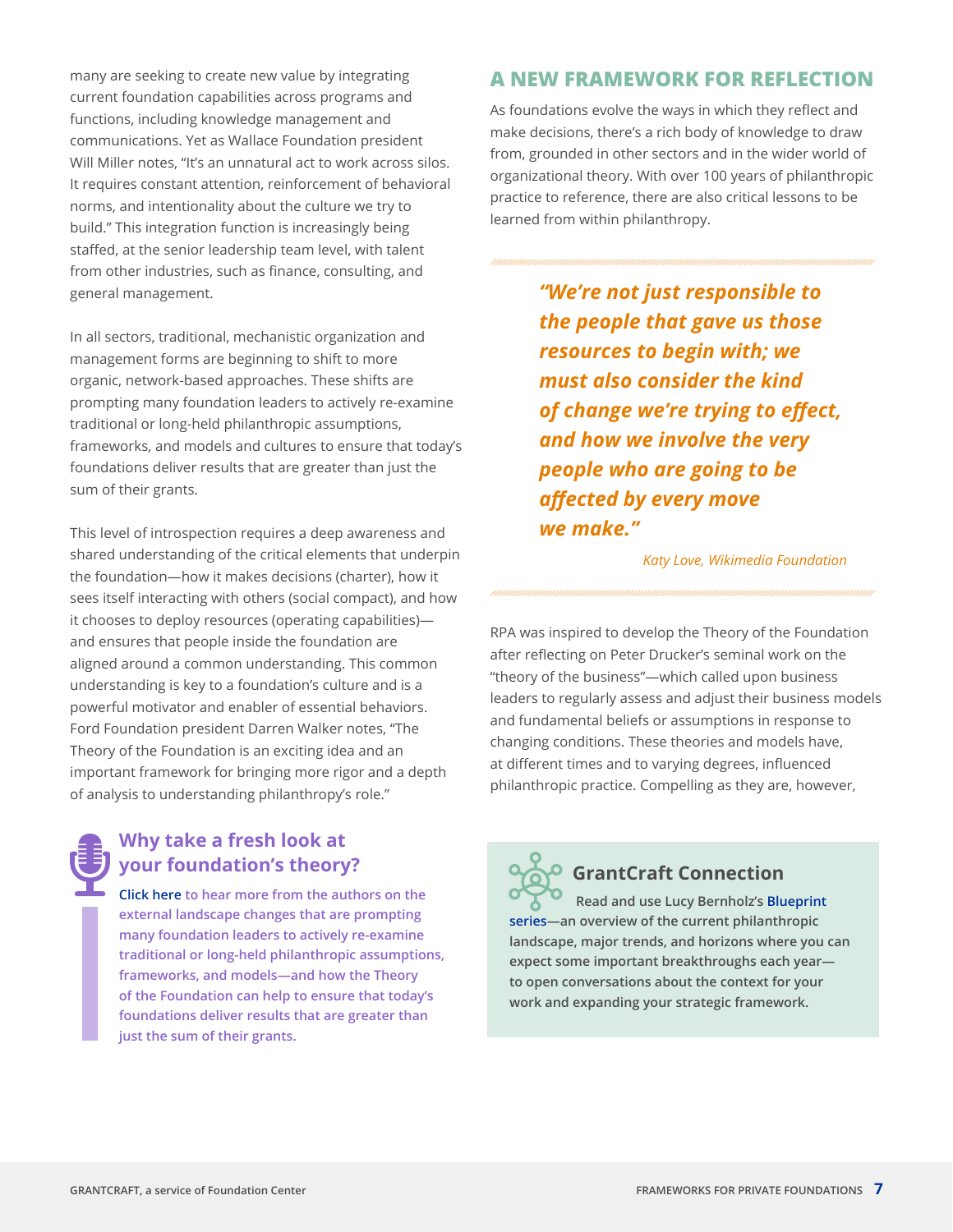they don't capture the distinct nature of a foundation, whose mission goes beyond its own performance to reach a broader public. Foundations demand more than just adaptation from other sectors; to fully realize their potential, they demand distinct consideration.

The Theory of the Foundation framework and related tools will be useful for funders of all kinds and at all levels of leadership. They are particularly intended for use by leaders of private, endowed foundations to strengthen decision making and resource allocation—individually, with their boards and staff, and collaboratively, with foundations and other partners.

Leaders of community, public, and corporate foundations can use the framework to consider their approaches, even as different dynamics come into play for funders that are connected to a corporation or actively raise funds.

We hope the framework and tools presented here encourage funders in start-up and well-established foundations alike to reflect on their work and to envision and implement more effective strategies for the 21st century.

### **GrantCraft Connection**

 **What can we learn from grantmaking practices and new operating realities in the public sector? Read the Leadership Series paper, [Innovations in Open Grantmaking](http://www.grantcraft.org/guides/innovations-in-open-grantmaking), produced in partnership with the GovLab, which seeks to provide inspiration and early proof of concept regarding innovative practices at every stage of the grantmaking process within various U.S. government agencies.**

### **Questions to Consider**

- **•** Reflect on a foundation that was established **before you were born. What are its notable characteristics?**
- <sup>l</sup> **Think next about a foundation just starting up today. What do you think would be different about it? Why?**
- **•** To what extent, if any, is your foundation's **current approach rooted in the experiences or operating environment of its past?**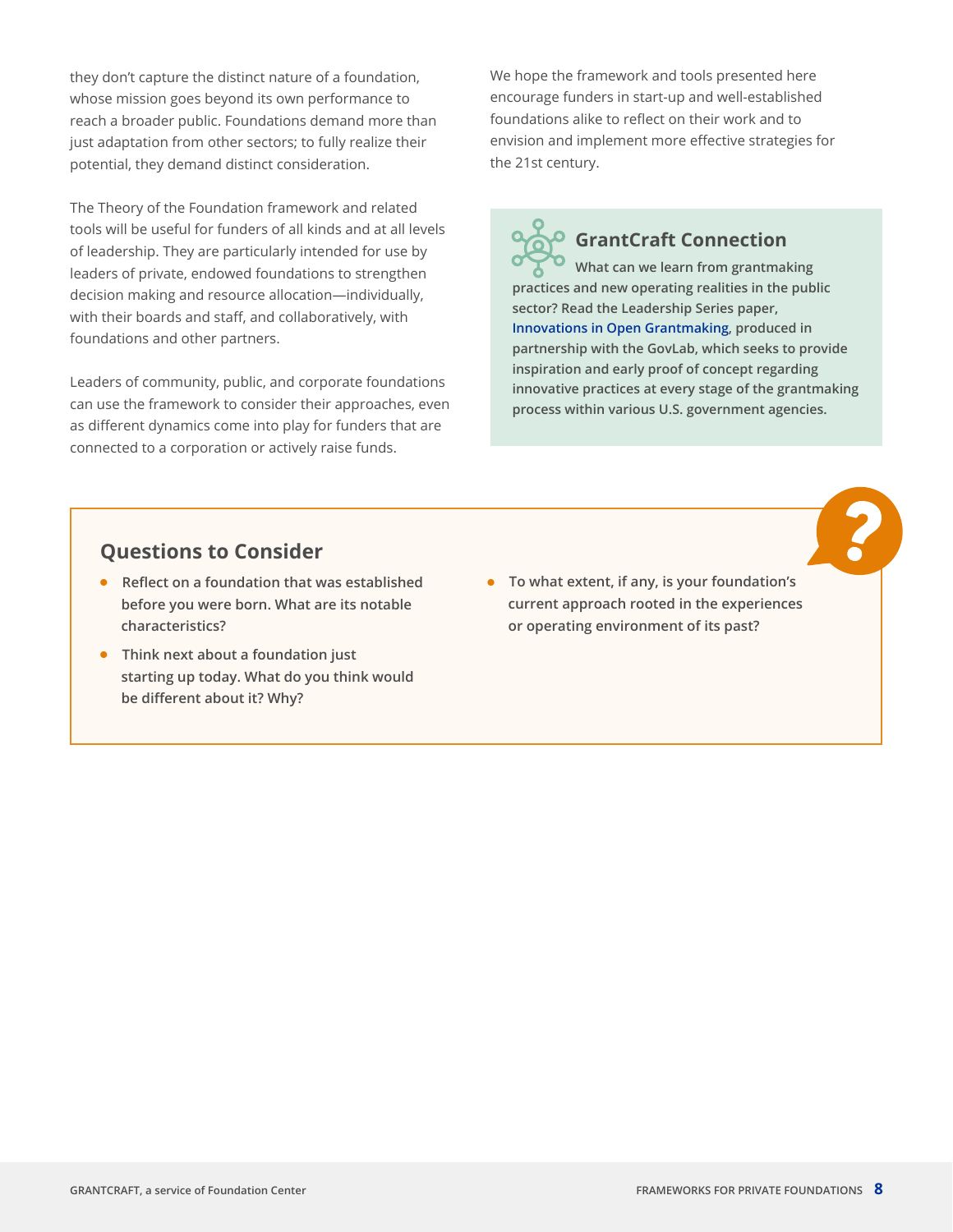### **Core Framework**

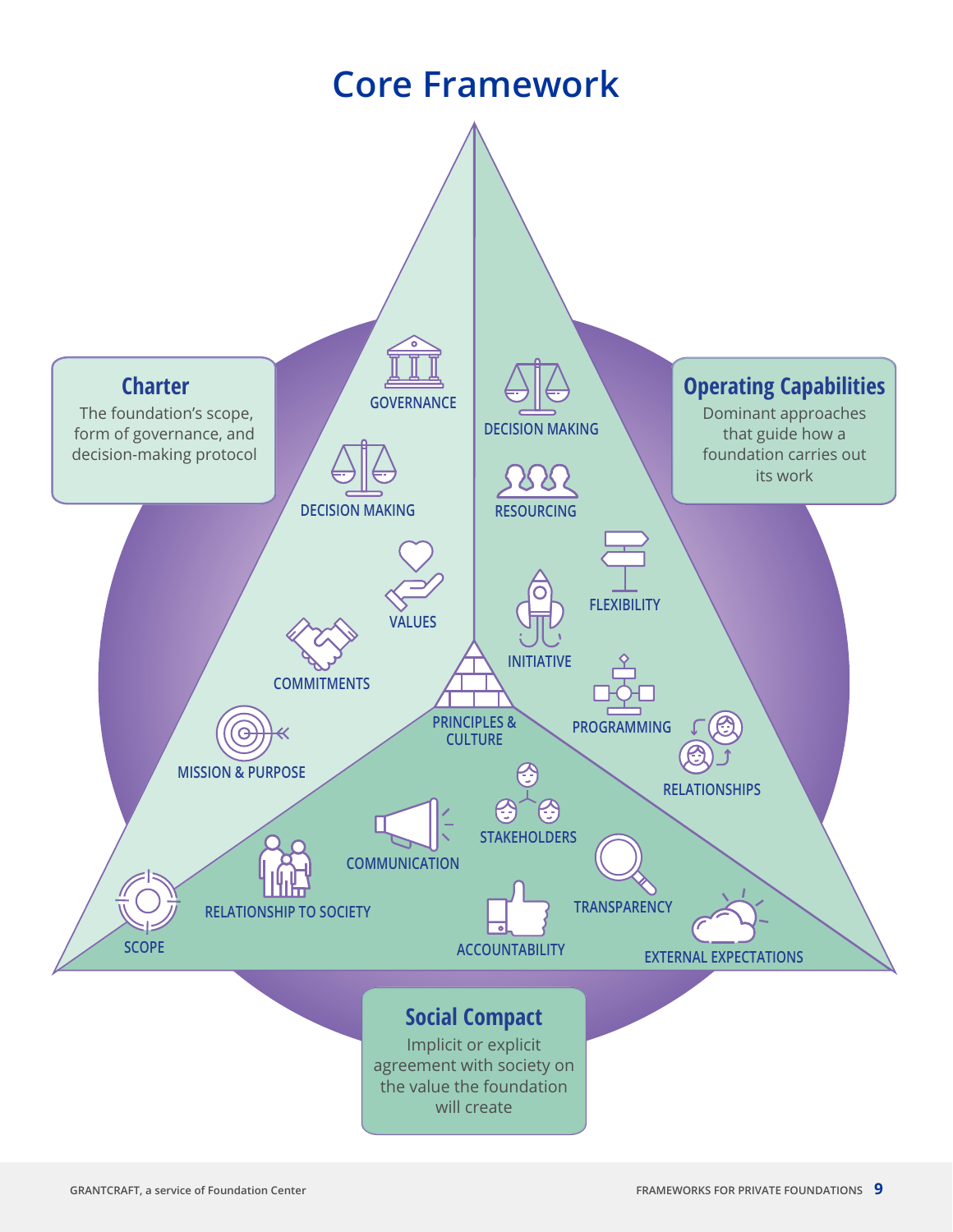## **Charter**

### <span id="page-9-0"></span>**A foundation's charter answers the question: What is a foundation's form of governance, how will it make decisions—and why?**

A charter defines and describes a foundation's scope, form of governance, and decision-making protocol at the highest level. The charter is the precursor to mission, and shapes and is informed by the organization's culture. It is a mix of formal, written elements (such as founding documents, statements of intent, and legacy letters) and informal, less tangible ones (such as culture, style, and tradition), and may encompass what is explicit from the founder as well as the commitments and choices of subsequent stewards (including boards, CEOs, and senior leadership). A charter may be fairly open and flexible, or heavily prescribed.

Philanthropy typically distinguishes private foundations by whether they are family or independent, implicitly recognizing that governance and the role of the donor or their descendants play a major role in the structure of a foundation; in the Theory of the Foundation, these differences are considered central.

Origin stories are typically the basis of a foundation's charter and act as a reference point and a source of inspiration. For example, Rasmuson Foundation was founded by missionaries of the Swedish Covenant Church. Jenny Olson and E.A. Rasmuson came to the small Tlingit Indian village of Yakutat, Alaska separately, met, and married. Later, the couple took on the leadership of a struggling local bank, which became a force for progress as Alaska's largest statewide financial institution. Today, this family foundation, established in 1955, continues to honor its founders' commitment to Alaska's future through programs related to quality health care, economic opportunity, vibrant arts, and educational opportunity.

Origin stories such as this one often have an enduring power over a foundation; even when the donor's intent is broad and the legal obligations are few, a foundation's origin continues to shape practice throughout a foundation's life cycle.

Subsequent stewards may revamp a foundation's charter based on what they observe; others may view a foundation's formal, written charter as a mandate to honor forever. For some foundations, the charter captures what the donor is committed to, which may change over time. It may describe areas of activity (such as the arts, Cleveland, or children) or a set of cultural values (such as a commitment to excellence or to the Alaskan outdoors). It may address traditional elements of mission, communicating intention and direction, but may also go beyond that to describe the foundation's values and culture.

The elements of the charter, from written founding documents to unwritten culture or style, define how a foundation makes fundamental decisions—and, perhaps more importantly what decisions it cannot make. For instance, Rasmuson Foundation's charter and unwritten culture guide its fundamental decisions. The foundation was started by a family with a desire to create a vibrant economy to support Alaska's families. They chose to invest heavily in the development of Alaska's natural resources; for this reason, subsequent stewards may be reluctant to invest in certain environmental advocacy that would limit economic opportunities for Alaskans.

At any given moment in a foundation's life cycle, a foundation's charter will be at some point along a continuum that reflects the relative influence and control of the foundation's founding donor(s). Some foundations may stay firmly at one point along this continuum permanently, while others may shift positions on this continuum over time.

### **GrantCraft Connection**

 **Read this [blog post](http://www.grantcraft.org/blog/a-pop-princess-helped-my-foundation-articulate-our-values) about how the Weissberg Foundation used an unconventional method to help articulate and come to a consensus around their core values.**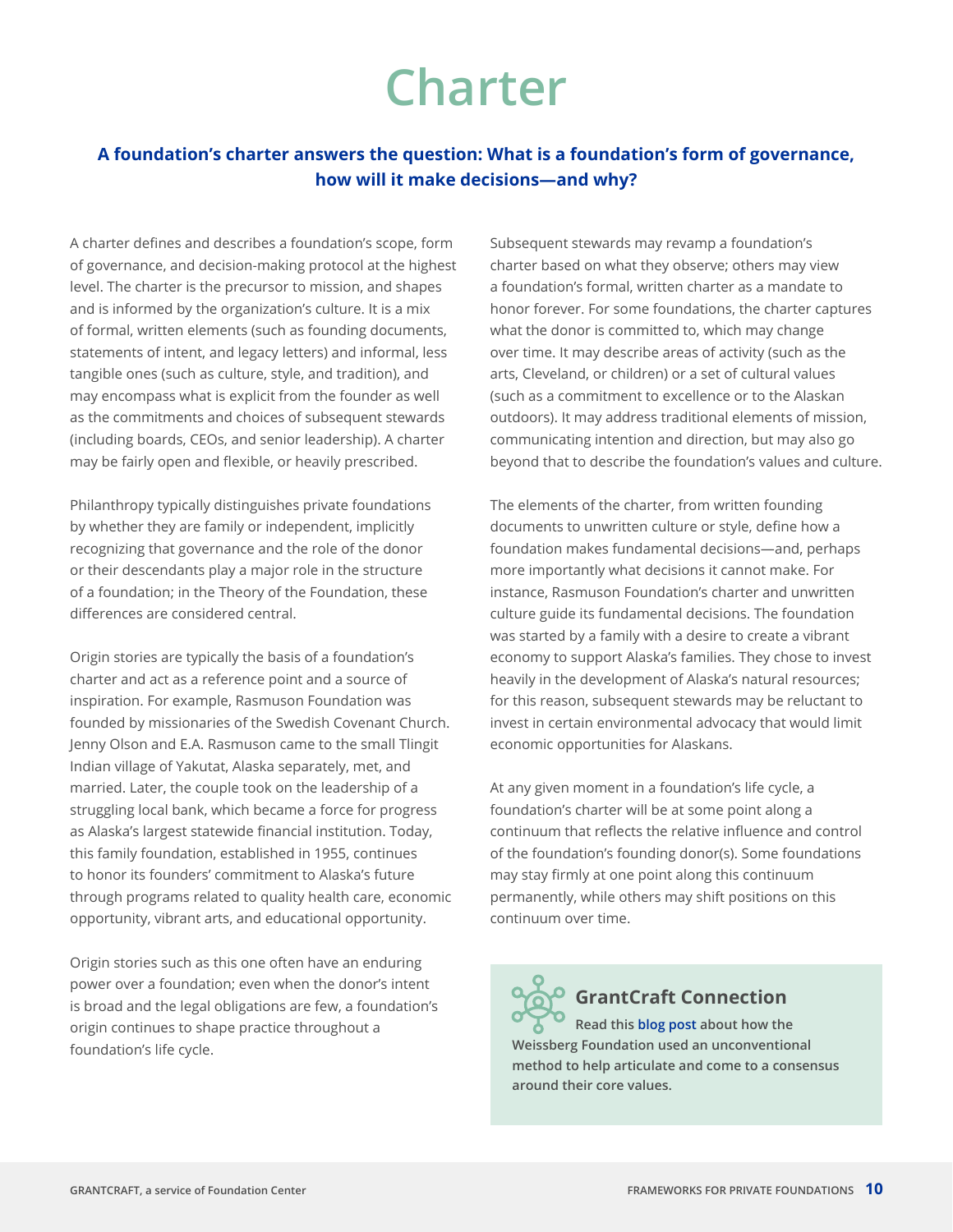### Donor-led **Connected** Connected **Connected CHARTER CONTINUUM**

**DONOR-LED:** A living donor(s) sets mission, priorities, allocation of resources, and forms of engagement; living donors are actively engaged in leading the foundation and these components may change as the thinking of the donor(s) evolves. Some examples include the Bill & Melinda Gates Foundation, the Gordon and Betty Moore Foundation, the Simons Foundation, and the Oak Foundation.

For donor-led foundations, the charter serves as a blueprint for successive generations to follow. Laura Arrillaga-Andreessen, founder and president of Laura Arrillaga-Andreessen Foundation, notes: "The more narrow, evolved, and specific the founding mission, strategy, grantmaking, and operating principles are, the greater the chance the donor intent will be honored. It's not going to be honored if nobody knows what it is."

The charter can also serve as an important guide for other types of foundations. For example, community and companysponsored foundations have their own charters—and also work with a range of individual, family, and corporate donors to establish endowments or contribute funds. Jarrett Lucas, executive director of Stonewall Community Foundation, reflects on the foundation's charter in this way: "Stonewall was founded as response to the tragedy of the AIDS epidemic in the late 1980s, to create a space where our donors could turn loss into legacy. Our founding ethos remains: being responsive, imagining alternatives to loss, fostering a culture of philanthropy among LGBTQ people. Most donors to Stonewall are of the community that we serve, which really sets us apart." Conversely, Newman's Own, Inc., a food and beverage company, and its sole owner, Newman's Own Foundation, carry on Paul Newman's commitment to use all the money it receives from product sales for charitable purposes. Bob Forrester, president and chief executive officer of Newman's Own Foundation, notes, "While our charter creates an unusual kind of tension within the organization, it's a constructive tension because we need to go out and earn our money every day like any other business in a competitive environment."

**STEWARDED:** Though the donor(s) no longer lives or is no longer involved with the foundation, the donor's decisions and intentions continue to shape the foundation's mission, program areas, and approach. This can happen in formal, legally binding ways through governing documents, or informally through custom and culture. Subsequent boards

and leaders operate within the founder's framework, again by law or through a powerful tradition. They see themselves as stewards and guardians of the founder-determined foundation. Some examples include Margaret A. Cargill Philanthropies, Robert Bosch Stiftung, Robert Wood Johnson Foundation, and The California Wellness Foundation, a health-conversion foundation.

**CONNECTED:** The successors—whether family members or not—of the founder(s) are not tightly constrained by the founder's vision or priorities, but to varying degrees they still look to the founder(s) vision, preferences, and approach to inform their decisions. This may have happened intentionally with a shift from donor-led to connected, or gradually over time from a stewarded to a less donor-oriented connected style. Trustees of a foundation with a connected charter see themselves as interpreters of tradition whose continuity is important, but whose expression (in terms of issue area, approach, involvement, and other factors) can evolve. Some examples include Surdna Foundation, The Wallace Foundation, and The Annie E. Casey Foundation.

For example, at the W.K. Kellogg Foundation, program officer Arelis Diaz notes that, "Our founder, Will Keith Kellogg, is still a really large part of our DNA and his legacy and values are still embedded in our foundation's thinking. That definitely is something we remain very much connected to, at the staff and board levels. Mr. Kellogg is quoted quite often; his insight still drives our theory of change and our frameworks for action. We focus on racial equity, community engagement, and leadership—issues that are still very much aligned to his original purpose." Generations later, the foundation continues to look to and interpret the founder's vision.

**OPEN:** Board members are empowered to select the foundation's areas of activity and types of engagements based on their collective assessments of external forces and the foundation's capacity. Their decision making is not constrained by how the founder might have reacted, nor do they to adhere to a traditional area of work for the sake of continuity. They may view that tradition as a strategic advantage that should not be readily abandoned, but that decision reflects an objective assessment of a resource, not a legally required or value-based loyalty to the past. Examples include Fondazione CRT, Ford Foundation, The Rockefeller Foundation, and William and Flora Hewlett Foundation.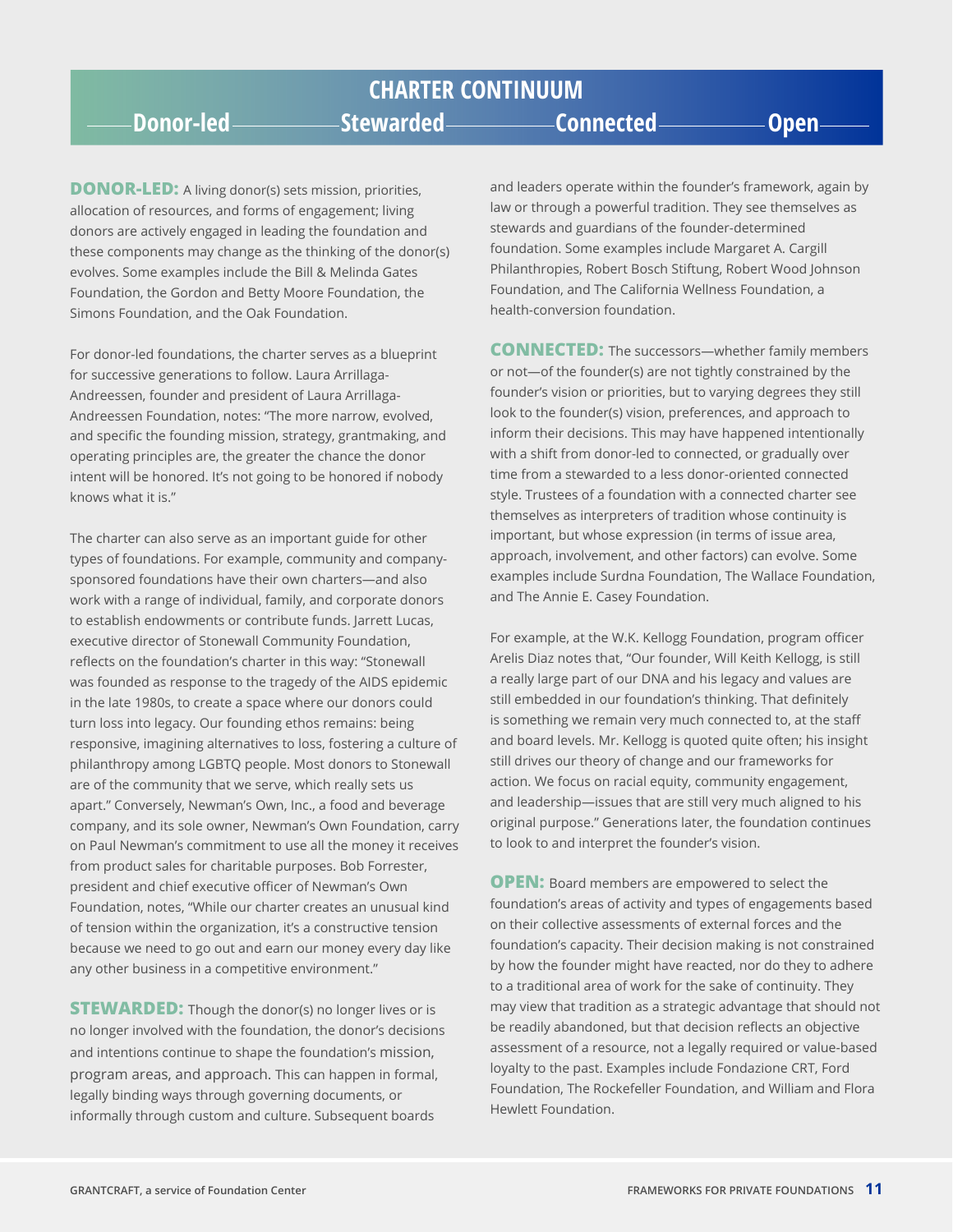### **[Click Here](http://www.grantcraft.org/podcasts/understanding-a-foundations-charter) for More... from Arelis Diaz, program officer, W.K. Kellogg Foundation, on how the foundation's charter serves as its "source code" today.**

The distinctions above may be in the eye of the beholder and, in individual foundations, frequently evolve—yet there are meaningful differences in the scope of decision making at each point in the continuum, as foundations approach and use their charters differently.

For those with living donors and/or heavily prescribed "donor-led" charters, all key decisions must be aligned with the charter; for those with flexible charters that are only loosely connected to a founder, a check of general principles will likely suffice. Foundations in the middle of this continuum will often have more flexibility to chart their own course within a broader range of discretion, and the charter therefore serves as a guide to orient the foundation's direction.

At Fondazione CRT, secretary general Massimo Lapucci notes, "We have a clear charter: we are a foundation of banking origin whose purpose is the growth and development of the territory, also in an international dimension. We aim to make our excellence and best

practices known in Europe and around the world, and conversely to attract new design and economic resources from abroad. We have a courageous vision of philanthropy, which adds to the traditional and more recent granting approaches, including impact investing and venture philanthropy, to generate virtuous streams in terms of sustainability, impact, and results."

A foundation that seeks to increase its effectiveness in today's changing environment is well served by taking the time to reflect on and discuss its charter—both among staff and with the board—to clarify constraints on decision making and potential points of organizational change. A clear and shared understanding of a foundation's charter can help to ground its past decisions and results, lead to more effective and focused planning and external communication, and illuminate future directions.



### **GrantCraft Connection**

 **Read how the Andrea & Charles Bronfman Philanthropies' [decision to spend down](http://www.grantcraft.org/blog/a-generational-transition) intentionally gave the next generation of family philanthropists the freedom to pursue their own visions and approaches to effect positive change.**

### **Questions to Consider**

- <sup>l</sup> **What is the story behind your foundation's origin? How does that origin story come into play today?**
- **•** What, if any, influence does the vision of your **founding donor(s) have on the foundation today? When, how often, and why do your foundation's current leaders look to the founders?**
- **•** What kind of charter does your foundation have: **clear and explicit, or vague and ambiguous?**
- **•** How was your foundation initially governed? **If it has changed over time, how and why has it changed?**
- <sup>l</sup> **What are your foundation's values, cultural norms, mores, and practices?**
- **e** How do past and current norms influence what, **where, and how you fund today?**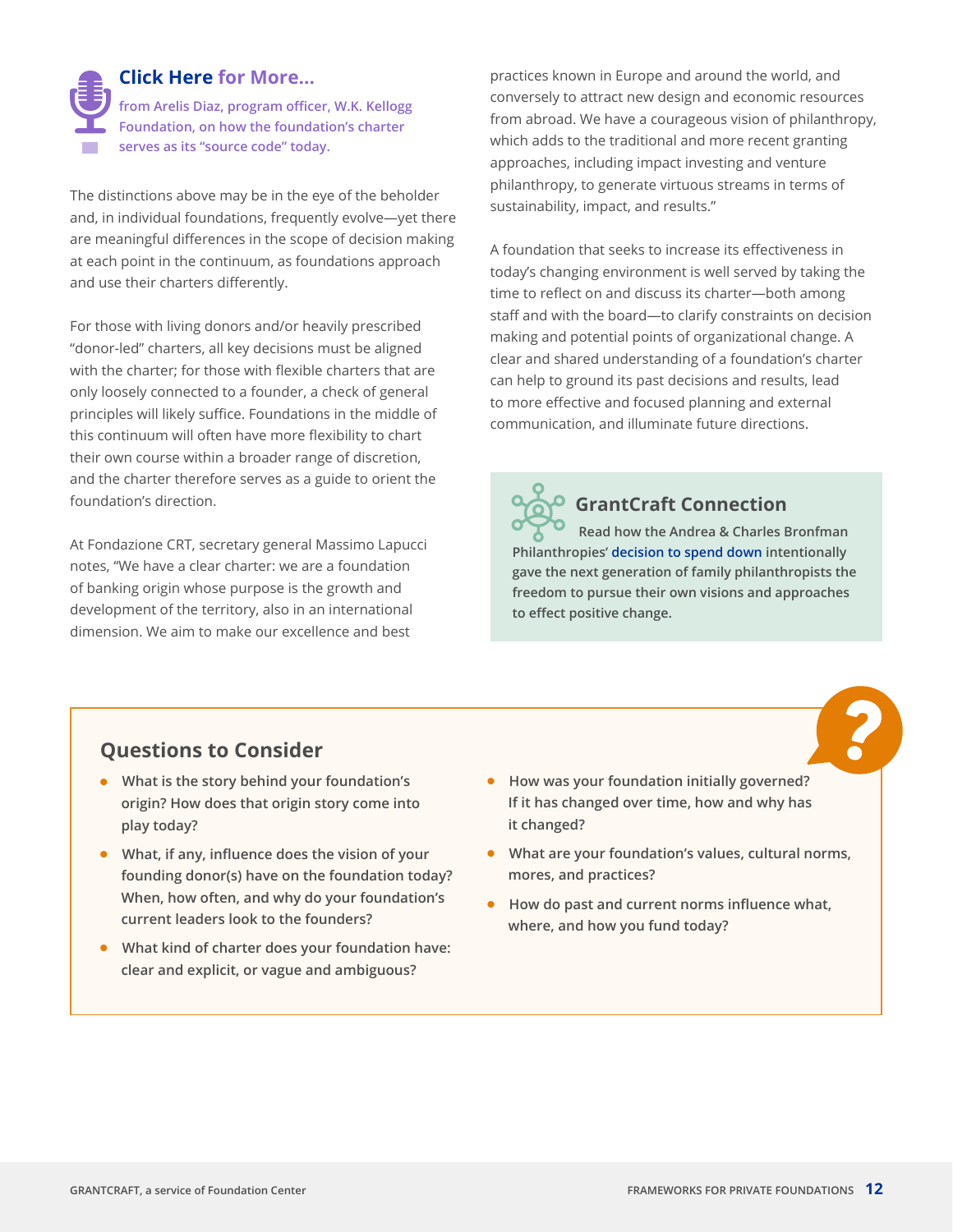## **Social Compact**

### <span id="page-12-0"></span>**A foundation's social compact answers the question: To whom is a foundation accountable, and how is it making a difference with the special legal status it has been given?**

A social compact is a foundation's reciprocal agreement, either implicit or explicit, with society and key stakeholders about the specific value it will create. A defining characteristic of most endowed foundations is the extraordinary freedom they have to define their own accountabilities, beyond baseline accountabilities to regulators and boards. The social compact articulates how a foundation defines its license to operate, the value it creates, and the relationship it has with its stakeholders. It is the source of the foundation's legitimacy in the ethical sense.

> *"One of the typical tensions we manage is how 'political' and visible the assertion of our own advocacy for mission should be, versus quietly supporting the grantees. On risk, my philosophy is that every foundation should try to do one thing each year that feels scary."*

> > *Robert Ross, The California Endowment*

Social compact encompasses a foundation's external accountabilities, relationship to society, and conception of what it considers appropriate to do beyond the minimum required by legal and regulatory frameworks. The cultural legacy of the foundation plays an important role in how the foundation sees itself. The social compact influences how the foundation defines beneficiaries and interacts with a broad range of stakeholders, including grantees, communities, the media, the philanthropic sector, and/or the general public, and its commitment to transparency as well as the foundation's overall approach to

understanding and communicating meaningful results. There is often a symbiotic relationship between a foundation's charter and its social compact. For example, a corporate foundation may define its social compact in alignment with how its firm defines its customers, and a family foundation may define its social compact in relation to its charter, prioritizing the family tree that connects to its founder.

Foundations with donor-led or stewarded charters may be less likely to consider changes to their social compacts. Foundations with open charters have the flexibility to update or redefine their social compacts as needed; for example, the Ford Foundation is currently reimagining its social compact with grantees. According to program officer Chris Cardona, "We are forging a different kind of social compact, based on systematic use of feedback loops: listening to grantees, reflecting, learning, changing resource allocations, and then sharing that back out with the field. This has gone hand in hand with a refined programmatic focus."

Foundations are institutions of both private action and public good. Governments routinely question the legitimacy of private foundation support to organizations and issues that may be at odds with their policies. When normative societal values and public policy objectives are debated in the United States and Europe, foundations are often pressured to demonstrate value and justify their unique legal status. A related challenge is the closing of civil society, as perceived security threats and a declining respect for civil rights and the rule of law empower governments around the world to restrict basic freedoms.

 **GrantCraft Connection**

 **Does your foundation have glass pockets? Take [this transparency assessment](http://www.grantcraft.org/tools/who-has-glass-pockets) and use it as a road map to discuss and implement other transparency practices at your foundation.**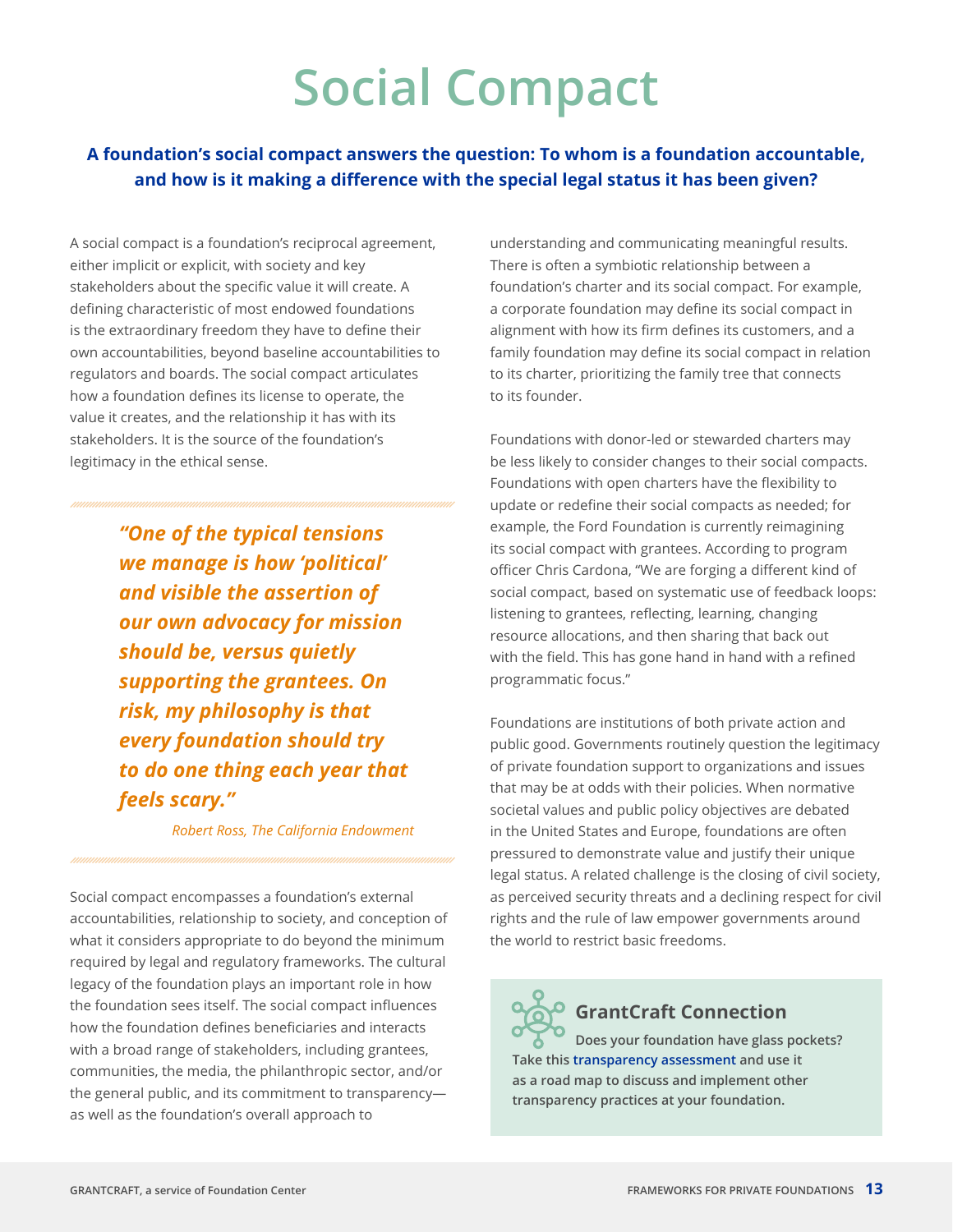In the midst of these challenges, foundations have enormous freedom to define and defend their social compacts. Robert Ross, president and chief executive officer of The California Endowment, notes, "We are accountable to the communities covered by our mission, primarily. Of course, we have the IRS and attorney general to whom we are responsible as well. We believe in spending the reputational and political capital of the foundation in pursuit of key objectives, but we try to do this thoughtfully, selectively, surgically."

Embedded in all foundation social compacts, regardless of how they are defined, is an approach to risk: what type and level of risk is considered acceptable, or necessary? And, how will risk be defined and managed? Examination of a foundation's social compact can provide important insight, particularly for foundations that struggle to define their approach to risk and articulate when and why they are willing to take risks.

Foundations often wrestle with whether and how to engage in public discourse about and with the communities and programs they support—while at the same time many wish to project a neutral or ideology-free stance. Ross continues, "We have conversations among our executive team and in our boardroom about the matter of risk on a pretty regular basis. One of the typical tensions we manage is how 'political' and visible the assertion of our own advocacy for mission should be, versus quietly supporting the grantees. On risk, my philosophy is that every foundation should try to do one thing each year that feels scary. Most of the time, my team and I are pushing the board, but sometimes the board pushes us about thinking differently. It's a good healthy balance." As this example illustrates, a clear social compact commitment can help to orient all aspects of a foundation's work and frame important conversations about resource allocation.

Stonewall Community Foundation, a public foundation, considers risk in the context of its social compact and a sense of mutual accountability with the LGBTQ community and its donors, notes Jarrett Lucas: "Public foundations organize communities—of donors, stakeholders groups, grantees—which strengthens the work and, along the way, helps to mitigate risk: we don't get out in front of our donors and community members; we move together." In this instance, the threshold for risk for the foundation is

determined by the stakeholder communities' threshold for risk. For endowed foundations, such as the W.K. Kellogg Foundation, risk is often considered in light of the founder's vision and appetite for change. As Diaz notes, "The issues we focus on and our frameworks for action are still very much aligned to our founder's original purpose."

> *"We are forging a different kind of social compact, based on systematic use of feedback loops: listening to grantees, reflecting, learning, changing resource allocations, and then sharing that back out with the field."*

> > *Chris Cardona, Ford Foundation*

A social compact commitment can also be defined according to fundamental principles of transparency and community engagement, which for many funders are entwined. A foundation's social compact informs its overall approach to transparency and the information it chooses to share, such as goals and strategies, grantmaking processes, lessons learned, and failures; it also influences the foundation's approach to inclusion, mutual support, and collaboration. The Wikimedia Foundation's director of resources, Katy Love, notes, "All funders should consider how they can involve the communities they're attempting to serve in their grantmaking and in all of their work. Participatory grantmaking is an important contribution to philanthropic practice that can significantly strengthen grantmaking results. For us, it is fundamental to everything we do and comes right out of our charter and social compact with our community of users."

 **GrantCraft Connection**

 **Check out [this blog post](http://www.grantcraft.org/blog/why-every-funder-should-consider-participatory-grantmaking) from RSF Social Finance and the Wikimedia Foundation on why every funder should consider participatory grantmaking.**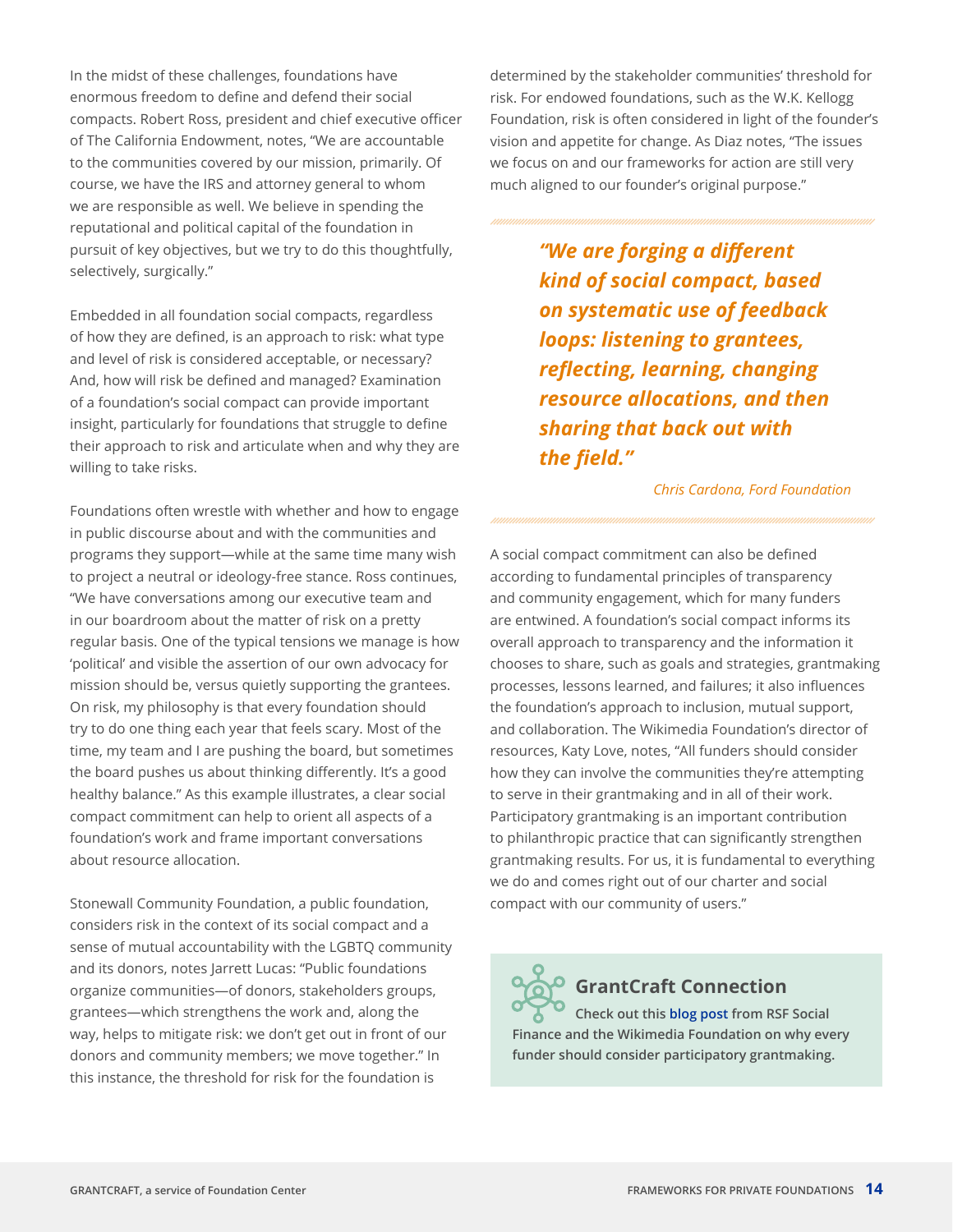Similarly, NoVo Foundation—a social justice-oriented family foundation with a deep commitment to addressing the structural barriers that perpetuate inequality—held a year-long listening tour to engage and invite ideas from local communities on what is needed to advance the movement for girls and young women of color in the United States. In these examples, both foundations are guided by their social compacts to put community voice at the center of decision making.

### **[Click Here](http://www.grantcraft.org/podcasts/understanding-a-foundations-social-compact) to Hear More...**

**on foundation transparency and accountability in the U.S. and Europe from Rien van Gendt, board member of Rockefeller Philanthropy Advisors (and former CEO of the Van Leer Group Foundations).** 

A foundation that seeks to sharpen its focus or broaden its impact is well served by taking the time to understand and discuss its social compact. A clear and shared understanding of its social compact can help a foundation to more effectively make decisions, prioritize and align resources, and ensure its resources are impacting its intended beneficiaries.

### **GrantCraft Connection**

 **Read [this blog post](http://www.grantcraft.org/blog/the-out-in-ohio-immersion-increasing-social-capital-and-grantee-inclusion) from the David Bohnett Foundation about how important it is for foundations to really immerse themselves in the communities they serve.** 

### **Questions to Consider**

- <sup>l</sup> **A defining characteristic of most endowed foundations is the extraordinary freedom they have to define their accountabilities, beyond baseline accountabilities to regulators and boards. To whom is your foundation responsible? Who are your top three stakeholders—inside the foundation, and outside of the foundation?**
- **•** Are there certain principles to which your **foundation feels accountable, such as founder legacy?**
- <sup>l</sup> **What is your foundation's approach to transparency? What information does it make publicly available, and why? What does your social compact suggest about what should be shared, and with whom (such as goals, how grant decisions are made, lessons learned, failures)?**
- <sup>l</sup> **To what degree does your foundation seek to influence the communities it serves? To what degree is the foundation influenced by the communities you serve? Why?**
- **•** A foundation's social compact is the source of the **foundation's legitimacy in the ethical sense; this sense of legitimacy is often earned, or conferred by others. To what degree does your foundation derive its sense of legitimacy from the private action of its donor? Government? Grantees? Public goodwill? Populations served? Nonprofit sector writ large? Peer foundations?**
- <sup>l</sup> **Which does your foundation value more, and why: the freedom that foundations have to act independently, or the trust that the public confers on foundations, which may occasionally constrain independence?**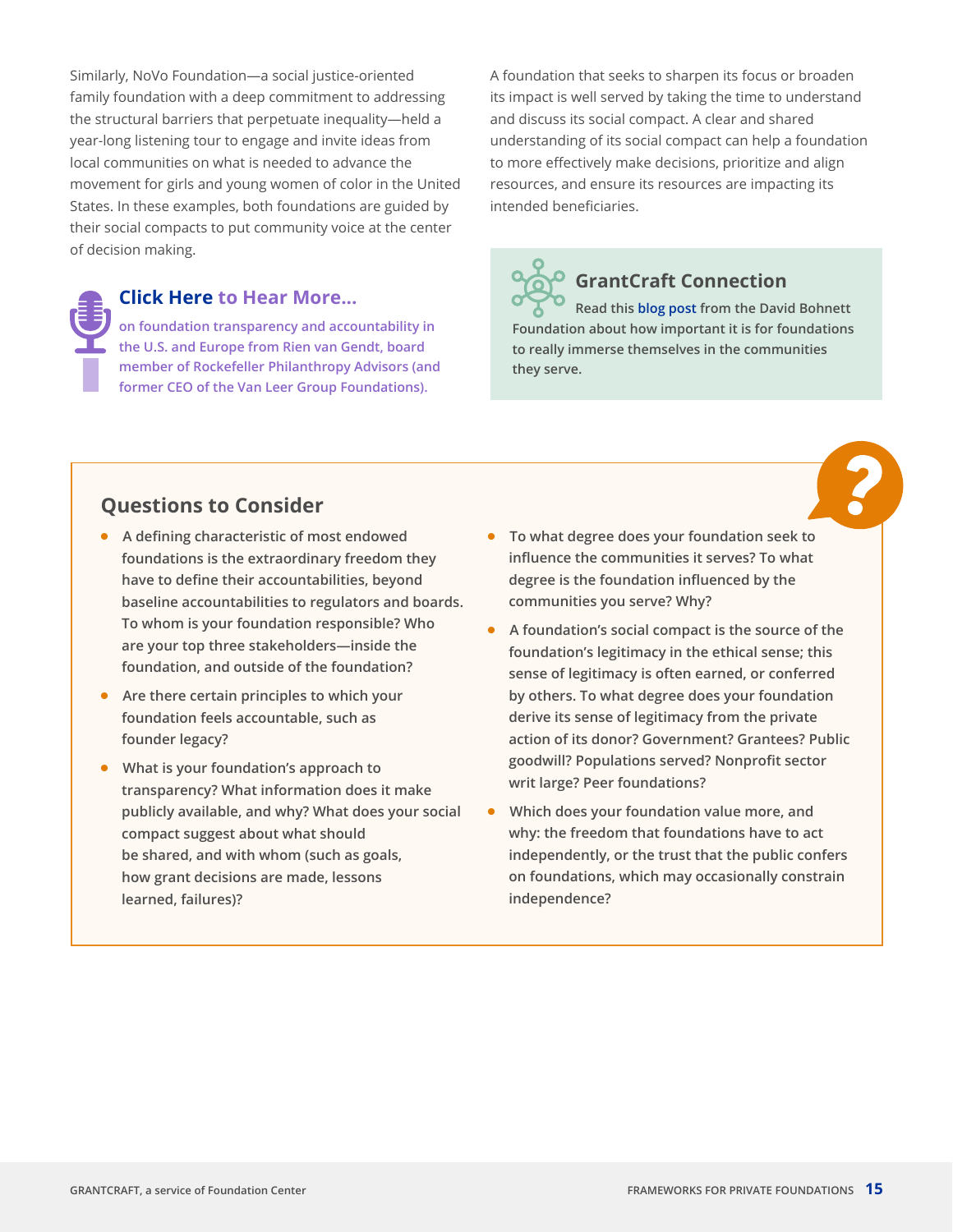## **Operating Capabilities**

<span id="page-15-0"></span>**A foundation's operating capabilities address the question: What must a foundation not just do or obtain, but excel at in order to achieve its mission? How can it best deploy resources to support its work in alignment with its charter and social compact?** 

Operating capabilities are the dominant approaches that guide how a foundation carries out its work and the core competencies, resources, skills, and processes that it cultivates in order to achieve results. Culture plays a role here in how the foundation defines and deploys its capabilities.

> *"All foundations already do impact investing, but they're not all structured in ways that allow them to understand if their impact is positive, or negative. You have to constantly push yourself to investigate what effect you are having."*

> > *Clara Miller, Heron Foundation*

Some foundations can easily group their programs into a handful of broad issue areas, such as the environment or education—but are less clear about the operating capabilities that inform how they carry out their work within a program or across the foundation as a whole, such as their approach to resourcing and building relationships. These foundations may struggle to develop and manage capabilities, or end up heavily weighted in certain capabilities and woefully under-resourced in others.

Whatever their life-cycle stage or size, all foundations try to balance their missions and resources. The California

Wellness Foundation's president and chief executive officer, Judy Belk, notes, "Most foundations are not the size of Ford and Gates—so every ounce of human potential is critical."

To optimize their overall performance to meet emerging challenges and opportunities, many foundation leaders are taking a hard look at their organizations' operating capabilities—and navigating a variety of tensions. These tensions fall across six critical dimensions, all of which are interrelated. Through the Theory of the Foundation initiative's inquiry process, foundation leaders identified the following key operating capabilities that inform how they carry out their work: decision making, resourcing, flexibility, initiative, programming, and relationships. How a foundation approaches each of these capabilities may be considered as a point along a spectrum, as illustrated on p.17. The spectra illustrate the underlying dynamics of how work is actually done in a foundation. Although there is no "right" place to be on any of these spectra, an individual foundation's choices have important implications for its operations and organizational culture. For example, a centralized approach may lead to more coordinated investment; a broad approach may lead to more intentional learning across fields. Shifting a foundation's position along these spectra is often a matter of culture change, requiring intensive and intentional work.

### **GrantCraft Connection**

 **Use GrantCraft's guide [Supporting Grantee](http://www.grantcraft.org/guides/supporting-grantee-capacity)  [Capacity](http://www.grantcraft.org/guides/supporting-grantee-capacity) to discuss your foundation's approach to supporting grantees. How does your approach reflect where your foundation sits on the spectrum of each of the six operating capabilities identified in this chapter?**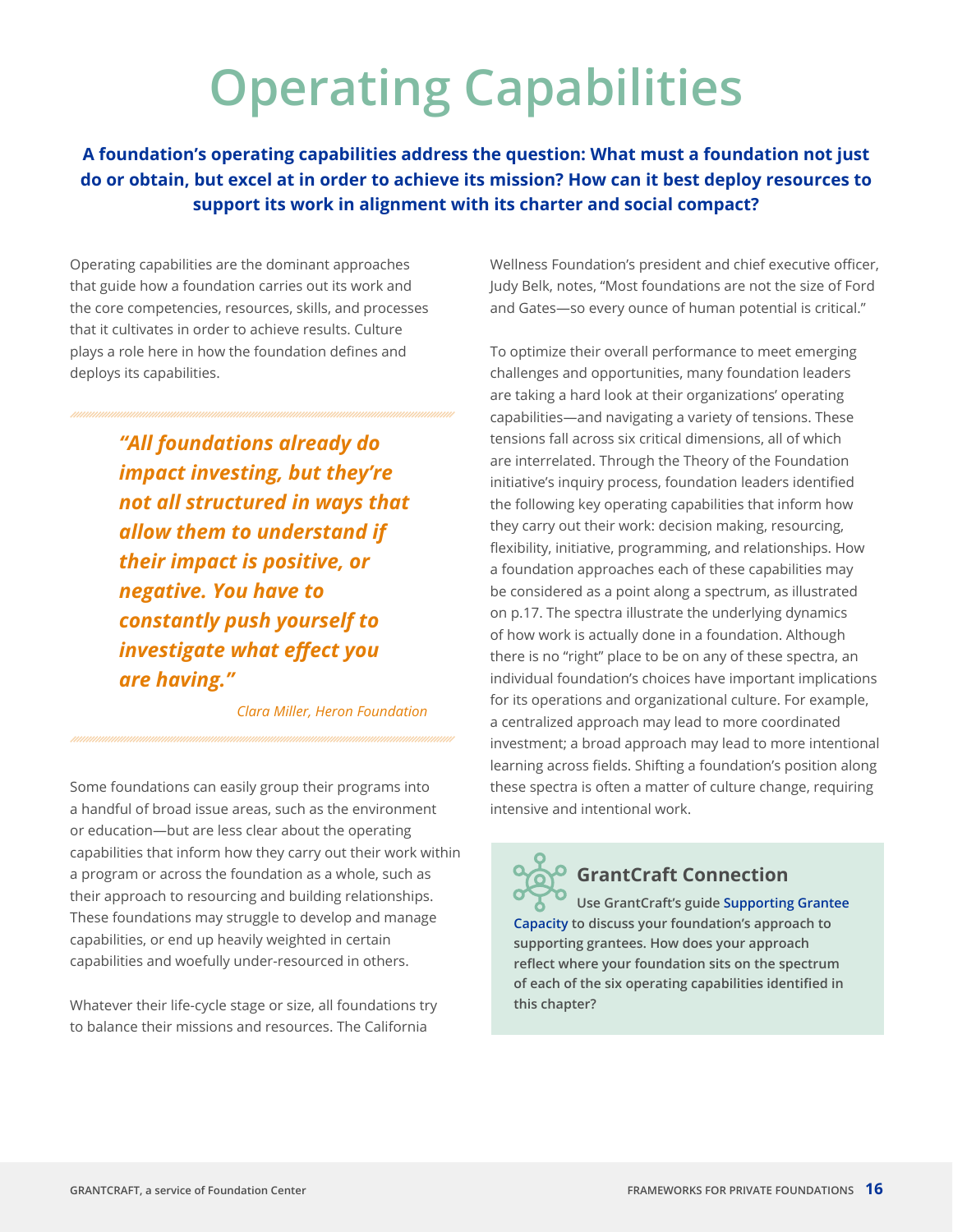### **What's Your Operating Capabilities Approach?**

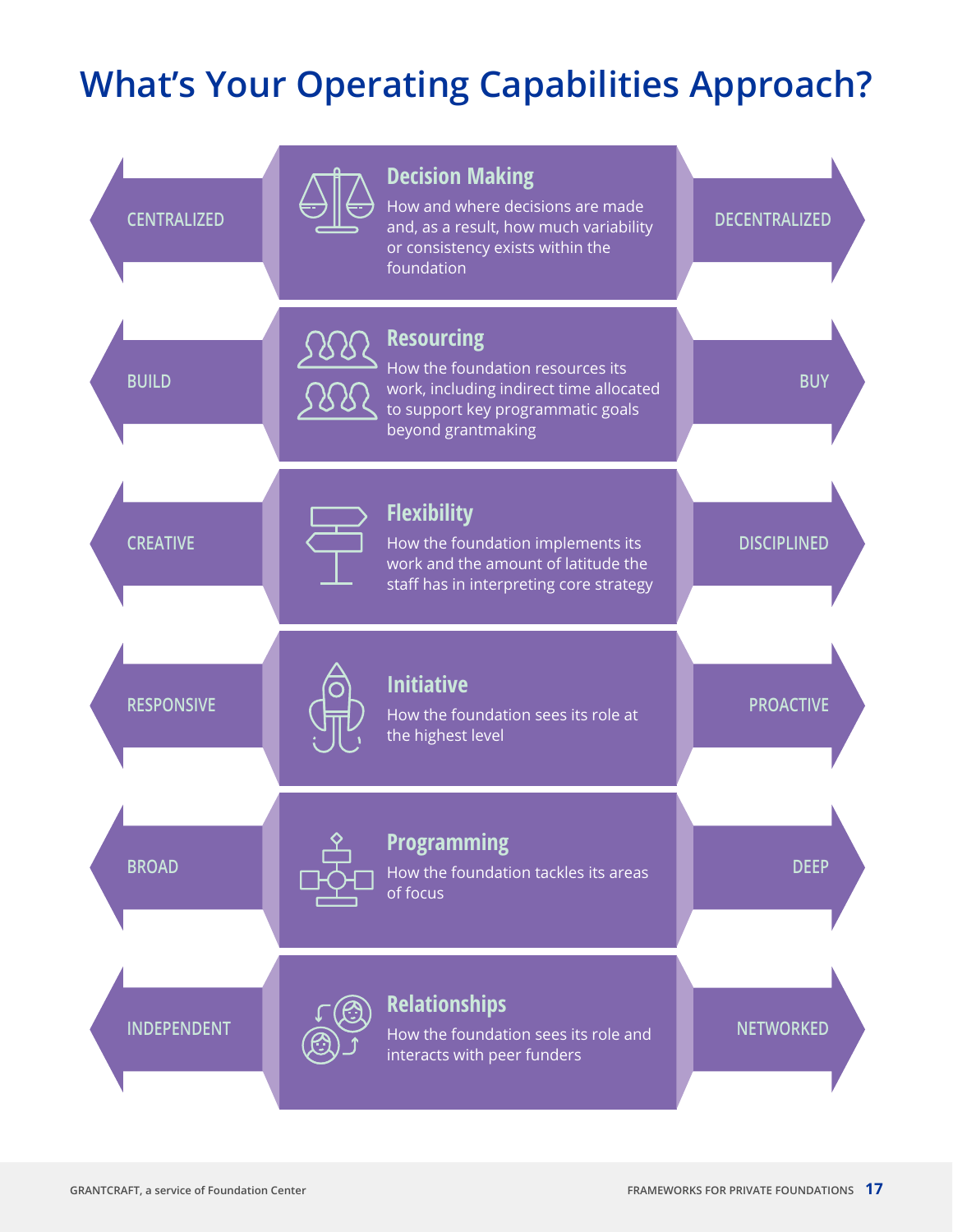### **Key Operating Capabilities**

### **DECISION MAKING Centralized**  $\longleftrightarrow$  **Decentralized**

This refers to how and where decisions are made and, as a result, how much variability or consistency exists within the foundation. Do the foundation's programs operate independently? Or are key program strategy and design decisions made centrally, with each program taking on an implementation role? How much latitude do individual program officers have? How much effort goes into integration across program areas or functions?

At the Ford Foundation, notes Cardona, where and how decisions are made is changing. "Research, strategy, and decision making at the foundation traditionally rested at the level of the individual program officer. We operated on a bit of an academic model; as in a university, program officers came in with a specific discipline, and were hired because they had a research agenda to pursue and were then authorized to go forth and pursue it. Over the last eight years, the foundation has been gradually moving away from that. We condensed the overall number of lines of work; now, we are further refining our focus, and enabling more coordination across the foundation to integrate regional offices and to engage directors across the foundation in tackling inequality. This all requires different capabilities in our program directors and officers; directors previously had grantmaking responsibilities, but today are much more focused on strategy and management." A shift in decision-making approach can necessitate a shift in staff competencies—in this case, from direct grantmaking to strategy and management.

### **RESOURCING Build**  $\longleftrightarrow$  **Buy**

This refers to how the foundation resources its work, including indirect time allocated to support key programmatic goals beyond grantmaking. Does the foundation build out its internal operations deeply, does it share back-office or other critical functions with other foundations, or does it buy outside expertise? To what extent does the foundation act as grantmaker and/or investor (buying external expertise) compared to operating programs or carrying out work through its own staff

(building internal capability)? Do these patterns hold true across all program areas (which might place it farther at one end of the spectrum), or do they vary across programs (placing it closer to the middle)?

At the Heron Foundation, president Clara Miller examined current operating capabilities and then took steps to evolve them toward the build end of this spectrum. "We decided that we needed to do more than just conduct financial transactions," she notes. "We also needed to leverage these transactions by being out in the investment community, by building and helping others to make deals. So we've moved beyond thinking of transactional relationships with grantees as the prime influence—we now put other voices to our work, not as a broadcast, but as a community. " A shift in resourcing approach—in this case, to leverage financial transactions by building internal capacity—can have ripple effects on internal and external relationships.

### **FLEXIBILITY Creative**  $\longleftrightarrow$  **Disciplined**

This refers to how the foundation implements its work, and to the amount of latitude staff have in interpreting core strategy. Though a strategic plan or set of issue priorities may be developed collaboratively across an entire foundation or handed down from senior leadership, implementation of these plans or priorities often lies with individual program staff. What latitude does staff have for interpreting the core strategy or issue priorities? Are they encouraged to be creative and adaptive as they develop their grantmaking and other program activities, or does the foundation tend toward a disciplined and strict adherence to a central or shared plan of action?

Laura Arrillaga-Andreessen of Laura Arrillaga-Andreessen Foundation notes, "Philanthropy is a bridge between personal values and passions, resources and community needs, and welfare and enhancement. It is both art and science. We must account for the strengths and scale of institutional philanthropy, as well as the personal motivations and desires that drive the founders, leadership, and staff." For this foundation, striking a balance between creative and disciplined approaches is paramount.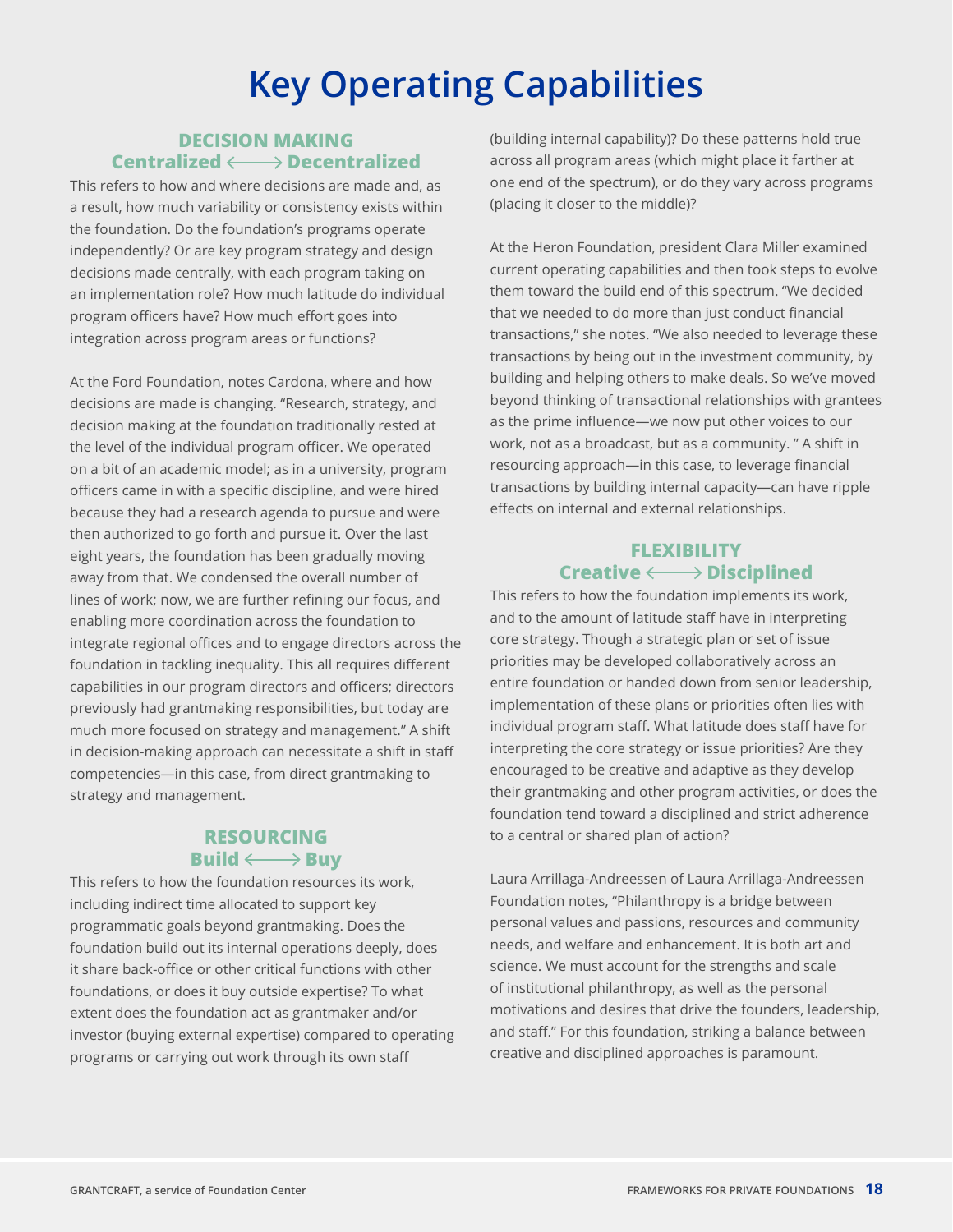### **INITIATIVE Responsive**  $\longleftrightarrow$  **Proactive**

This refers to how the foundation sees its role as a change maker in society. Does it take a responsive approach, supporting goals and initiatives defined by leaders in their field or community, or does the foundation see itself as the creator of solutions, designing its own goals and initiatives? Does the foundation respond to efforts emerging from the field, or does it instead develop its own theory of change? Foundations may find themselves between the two ends of this spectrum. For example, some may have a generally responsive grantmaking strategy, but certain initiatives are proactive; others may develop their theory of change or overall strategy in a more responsive or collaborative approach with nonprofit leaders but implement this work in a more proactive manner through key initiatives that they design themselves.

At The California Endowment, which develops and deploys its own theory of change and is at the proactive end of this spectrum, Robert Ross observes, "I don't understand the recent wave of aversion and critique of 'strategic philanthropy'; how does one gauge progress towards mission without a base strategy or theory of change and some key measures for tracking purposes?" In alignment with this approach, the foundation does not accept unsolicited letters of intent or proposals; funding opportunities are by invitation only, to organizations the foundation identifies as a potential match with its theory of change.

### **PROGRAMMING Broad**  $\longleftrightarrow$  **Deep**

This refers to how the foundation tackles its areas of focus. Does the foundation favor having well-defined programs with clear boundaries, or does it define its role in terms of a broad social change agenda with greater variety among the groups it supports? Does it see its signal achievements as having been in highly specific areas with these triumphs having ripple effects that reach the systems level, or from "big bet" or field-building grantmaking that has seeded an approach, movement, or strategy for change?

Paul Brest, faculty co-director of the Stanford Center on Philanthropy and Civil Society and former president of the William and Flora Hewlett Foundation, notes, "Many of

the big foundations are conglomerates with various goals. What's most important is the internal self-discipline of being clear about goals, and being willing to monitor how they are doing in achieving those goals. Most foundations, even many of the big ones, don't impose that degree of selfdiscipline on themselves." A single foundation may have several programs that fall along different places on the programming spectrum.

### **RELATIONSHIPS** Independent  $\longleftrightarrow$  Networked

This refers to how the foundation sees its role and interacts with peer funders or other potential partners, including the public and private sectors. Does the foundation tend to take solitary or unilateral action, which is often described as exhibiting leadership, risk taking, accountability, and ownership of an issue? Or does the foundation tend to take a networked approach with a focus on co-funding, collaboration, and even co-creation, seeking leverage and a larger sphere of influence and impact?

William and Flora Hewlett Foundation president Larry Kramer, reflecting on the foundation's collaborative, networked approach, notes, "However much progress we can realistically expect to make, we'll do more of it working together with other foundations than working alone. This level of collaboration does require changes at the operational level—big changes. You cannot simply sit back, develop your own strategy, get board approval to proceed in a particular way, and then go and find someone to collaborate with." At Hewlett, respect, consultation, and collaboration with others in the field have been identified as essential to their outcome-focused philanthropy approach—internally, among cross-functional staff teams, and externally. A foundation that takes a networked approach is likely to actively seek out opportunities to co-create strategy and programming.

Foundations that share a networked approach often collaborate with one another as a network. For example, the Ford, John S. and James L. Knight, John D. and Catherine T. MacArthur, Mozilla, and Open Society foundations came together to launch NetGain, a partnership that enabled them to collectively identify and seed interventions and investment opportunities for their own foundations and to share those insights with the field.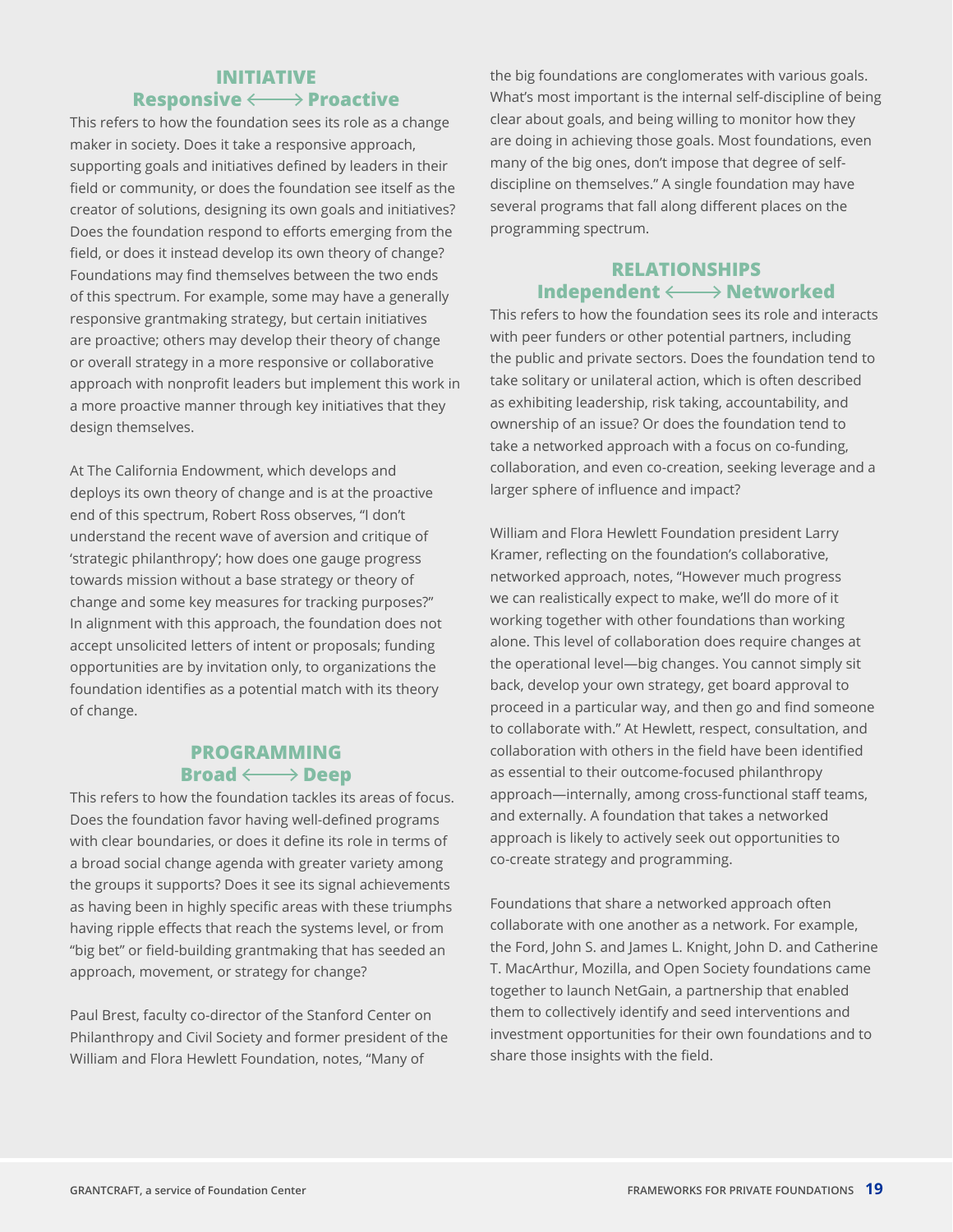Taken together, these operating capabilities represent a dynamic set of traits that interact frequently with one another and may, over time, shift in direction or dominance. Finding the right point of balance is a significant and ongoing challenge for foundation leaders. Shifts along these spectra often require them to scout new staff, invest in professional development for current staff, engage their boards in dialogue to evaluate their operating models in relation to the foundation's charter and social compact, and ensure alignment.

For example, a foundation's board of trustees may empower a new foundation CEO to move in a new direction but may meet resistance given the foundation's dominant set of operating capabilities—requiring a major reorientation of those capabilities. As the Heron Foundation's Clara Miller has observed, "Decision making in foundations can sometimes be a function of the



### **GrantCraft Connection**

 **Further reflect on your foundation's operating capabilities with GrantCraft's ["Roles@Work,](http://www.grantcraft.org/tools/roles-at-work)" deck, which drills down into 29 roles funders commonly play—such as analyst, bridge builder, convener, idea mover—and offers insight on how to strengthen them.**

operating model: we have X number of programs and X number of program officers, so we chop up the program budgets in a specific way and then land on 'we can make X number of grants.' Instead, at Heron we began to ask what level of investment is needed to make a difference here? And it became clear pretty quickly that a different set of capabilities was needed." Conversely, a strong set of operating capabilities may exert an outsize influence on the other elements of a foundation's theory—leading a foundation to inadvertently remain stuck in its current capabilities or to prioritize them over its social compact or charter. As Ford Foundation president Darren Walker notes, "Foundations have to interrogate their own behaviors, practices, and policy. This is not something that can be taken on superficially. It needs to be taken on seriously. You need to do an honest self-assessment that can be very painful; has implications for talent, organization, and priorities; and can be very disruptive." The Theory of the Foundation framework can help foundations to ground their self-assessments in their distinct elements—charter, social compact, operating capabilities—and facilitate deeper understanding of how they align and manifest at the operating level.

A foundation that seeks to strengthen its work should take the time to understand its operating capabilities and how they constrain or enhance the foundation's overall effectiveness, and explore opportunities to rebalance their overall approach.

### **Questions to Consider**

- <sup>l</sup> **What capabilities are distinctive at your foundation? What are your special strengths and what are some areas to be developed?**
- **•** Are your capabilities consistent across the **whole foundation, or does each program bring a distinct set (for instance, reactive for arts but proactive for community development)?**
- <sup>l</sup> **How well does your foundation "walk the talk" —are any of the foundation's stated capabilities more aspirational than others?**
- <sup>l</sup> **Do you think your grantees and other stakeholders understand your operating capabilities? How does this level of understanding inform your interactions?**
- **•** Are there capabilities that are core to your work **that aren't addressed in this chapter? What are they, and how might they connect with others?**
- **.** If your foundation was in start-up mode today, **which capabilities do you think would be most important to design in—and which could be spun off or discarded?**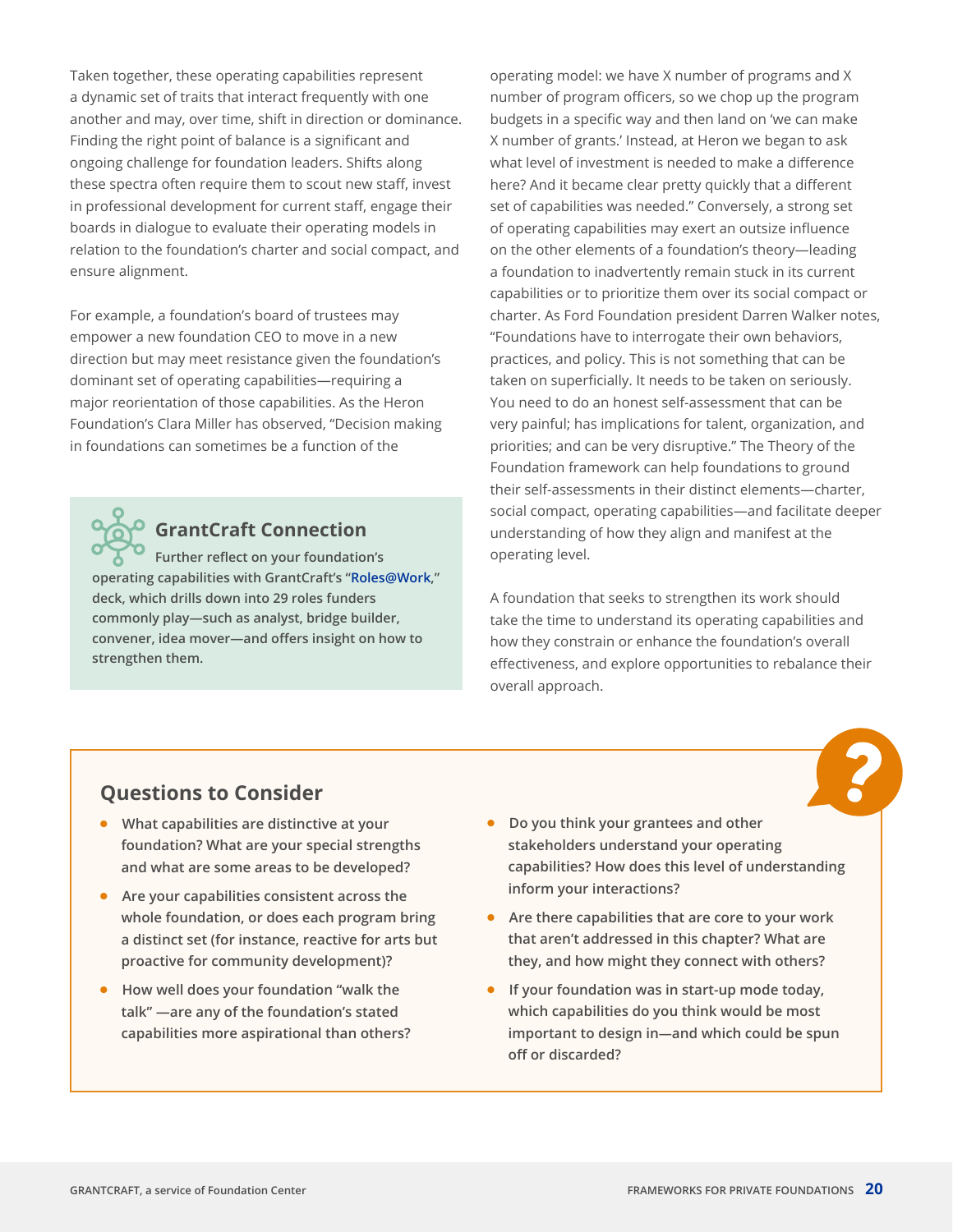## **Takeaways for Funders**

<span id="page-20-0"></span>**Foundation leaders today are looking for better ways to lead their organizations through change. As they adapt to meet emerging challenges and new opportunities, evaluating where they've been will provide insight on what they will need for the journey ahead.** 

The Theory of the Foundation provides a useful framework—charter, social compact, and operating capabilities—to help funders navigate through change and more effectively align resources within and across foundations. It brings critical areas of practice, so often left in the shade, more fully into the light. Robert Rosen, director of philanthropic partnerships at the Bill & Melinda Gates Foundation, observes, "It's tough enough to collaborate: know thyself before trying to know others." The framework enables foundations to do just that; to get to know themselves better and, by using a common framework, to more effectively connect with others.

### *"It's tough enough to collaborate: know thyself before trying to know others."*

 *Robert Rosen, Bill & Melinda Gates Foundation*

Tapping more deeply into a foundation's charter, social compact, and operating capabilities will benefit not only the foundation but its partners, stakeholders, and communities too. At the Tecovas Foundation, consideration of this framework has helped to highlight how conceptions of this small family foundation's social compact evolved over time. The foundation's executive director and vice chair, Mary Galeti, notes, "The origin of our family foundation is rooted in our family business. The foundation was envisioned as a mechanism by which we, as a family, could practice working together in low-risk contexts. Today, we have dramatically changed our orientation. We recognize that the work of our foundation isn't actually about us, and we are exploring where our charter and capabilities meet our social compact, to better define and address multiple levels of accountability—to our family, to our grantees, to our community stakeholders, and to the field of philanthropy itself."

A foundation's theory of itself sits at the center of its strategic intent: What will the foundation do, and not do and why?

In practice, a foundation's theory or core framework its charter, social compact, and operating capabilities come together to inform an overall operating model. Operating models are the organizational structures inside a foundation that enable it to reliably and consistently deliver the combination of capabilities needed to support its chosen approach or strategy. Operating models define where critical work happens in an organization and therefore how resources should be deployed in order to support that work—and ensure that people inside the foundation are aligned around a common understanding. This common understanding is key to a foundation's culture and is a powerful motivator and enabler of essential behaviors.

Operating models also reveal fundamental differences in how foundations view what's important, where and how they can add value, and, ultimately, how they achieve impact. Several distinct operating models that illustrate these differences are emerging from RPA's research, such as talent agency (select, strengthen, and promote change agents closest to the issue), think tank (apply expertise

### **Action Step**

**Take 15 minutes to catalog the ways you see your foundation's charter, social compact, and operating capabilities in action—at the program and foundation levels. What surprises you? What inspires you? What is your foundation really good at? What opportunities do you see for strengthening your foundation's work?**

Д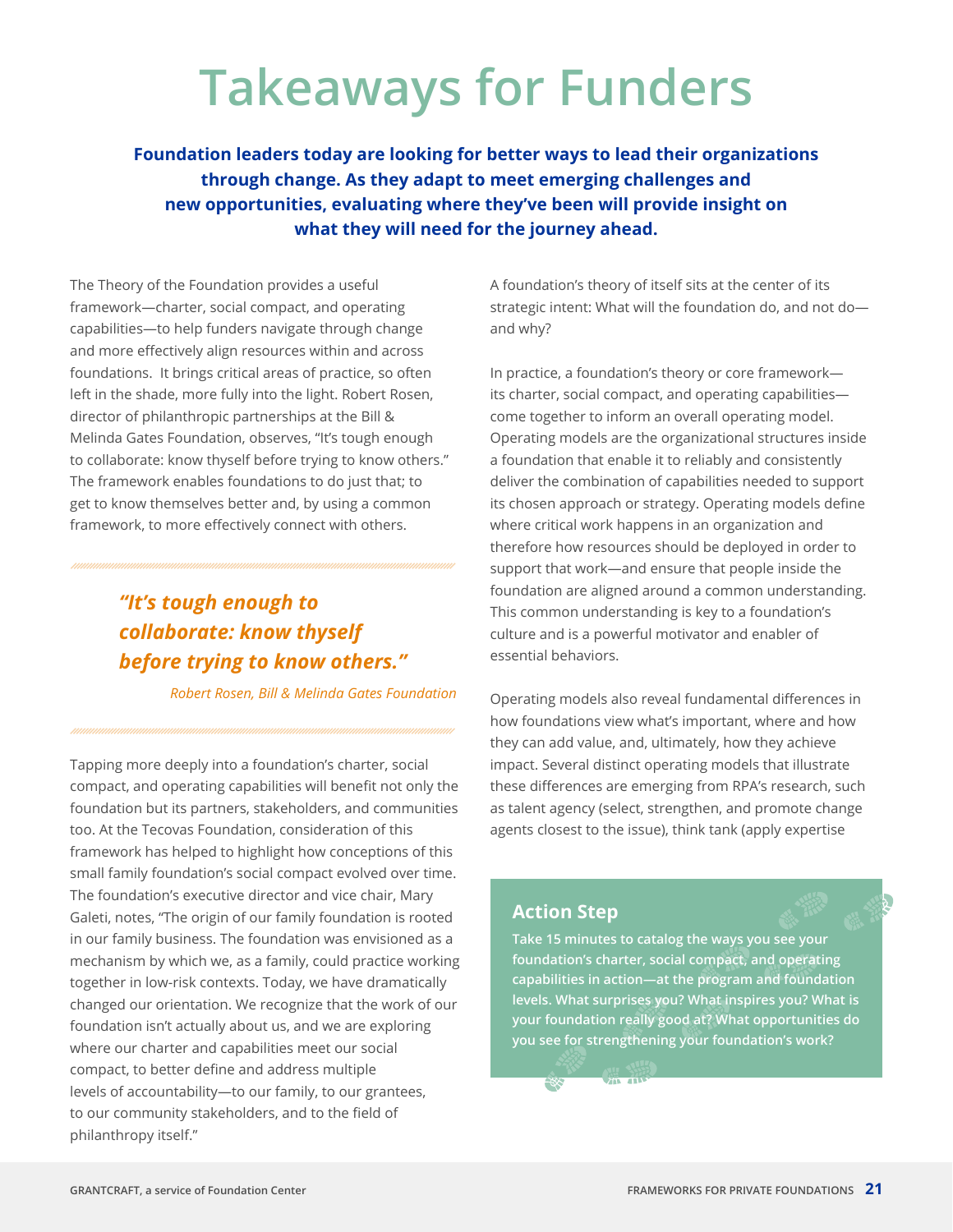to design solutions, find implementers), field builder (grow organizations and movements to a point at which they could have a major impact), and campaign manager (use institutional power to get a policy/solution adopted broadly). Though foundations are rarely wholly and completely a "single model," they do tend to lean toward one model while also incorporating traits of others. When it is well executed, the foundation's operating model becomes a hallmark or defining characteristic of its approach, translating the core framework into practical application.

For example, the New York State Health Foundation illustrates aspects of the campaign manager model. President and Chief Executive Officer David Sandman notes, "We are a health-conversion foundation whose mission is to improve the health of all New Yorkers. When people tell me, 'I thought the foundation was much bigger than it is!' it always feels like a huge compliment. We strive to be more than grantmakers—we are change makers. Access to decision makers is a key strategy for us, so our communications and outreach are critical. I write a regular blog, and a senator in New York recently called me and said 'I just read your blog, and thought: we need to talk!' We ended up in an hour-long meeting with her and her staff. That is impact: We didn't make a grant; instead, our inhouse capabilities enabled our access to decision makers." The New York State Health Foundation's charter, social compact, and capabilities come together in its campaign manager operating model: the foundation proactively builds its own communications and convening capacity to improve health policy and spread effective programs and, ultimately, improve the health of all New Yorkers.

The Annie E. Casey Foundation illustrates aspects of the field-builder model, for example, through its KIDS COUNT Network—a group of child advocacy and research organizations representing every state and using data to promote smart policies on a range of childhood issues.

### **Action Step**

**Translate your foundation's theory into an actionable model. Download and complete the "philanthropy canvas" worksheet at the end of this paper, to help you map current operating models—at the program or foundation level—or develop new models.**

5

### **Action Step**

**Identify colleagues in other foundations who are interested in discussing your respective foundations' theories and operating models. Consider how they constrain or support your effectiveness individually, and collectively in partnership with others. What points of convergence and divergence do you see?**

Lisa Hamilton, the foundation's vice president, notes, "We are committed to sharing effective solutions. So when we figure out something works, we think it's really important to broadly disseminate those solutions so that others can take action too—and together, we can move the needle in a positive direction. To that end, we have invested in building and strengthening the KIDS COUNT network of advocates in each state as a platform for sharing good policy ideas." In this example, the foundation's independent, proactive capabilities enable it to strengthen the field of child advocacy just as its charter and social compact are rooted in the experiences of the founder's mother—a widow whose struggle and sacrifice now serve as an enduring legacy for children and families.

The Wikimedia Foundation illustrates aspects of the fieldbuilder model as well, as it pioneers and promulgates participatory grantmaking approaches at the program, foundation, and sector levels. To facilitate engagement and foster transparency at every stage, the foundation's entire grantmaking process is conducted publicly online—from proposal intake and feedback on strengths and weaknesses to funding decisions.

**[Click Here](http://www.grantcraft.org/podcasts/understanding-a-foundations-operating-capabilities) to Learn More... from Katy Love, director of resources, Wikimedia Foundation, about how the foundation operationalizes its charter, social compact, and operating capabilities.** 

As the examples above demonstrate, foundations may deploy distinct operating models at the whole foundation and individual program levels. At times, a foundation may have multiple operating models at work within a single program area, given external constraints, opportunities, or the varying needs of the field or system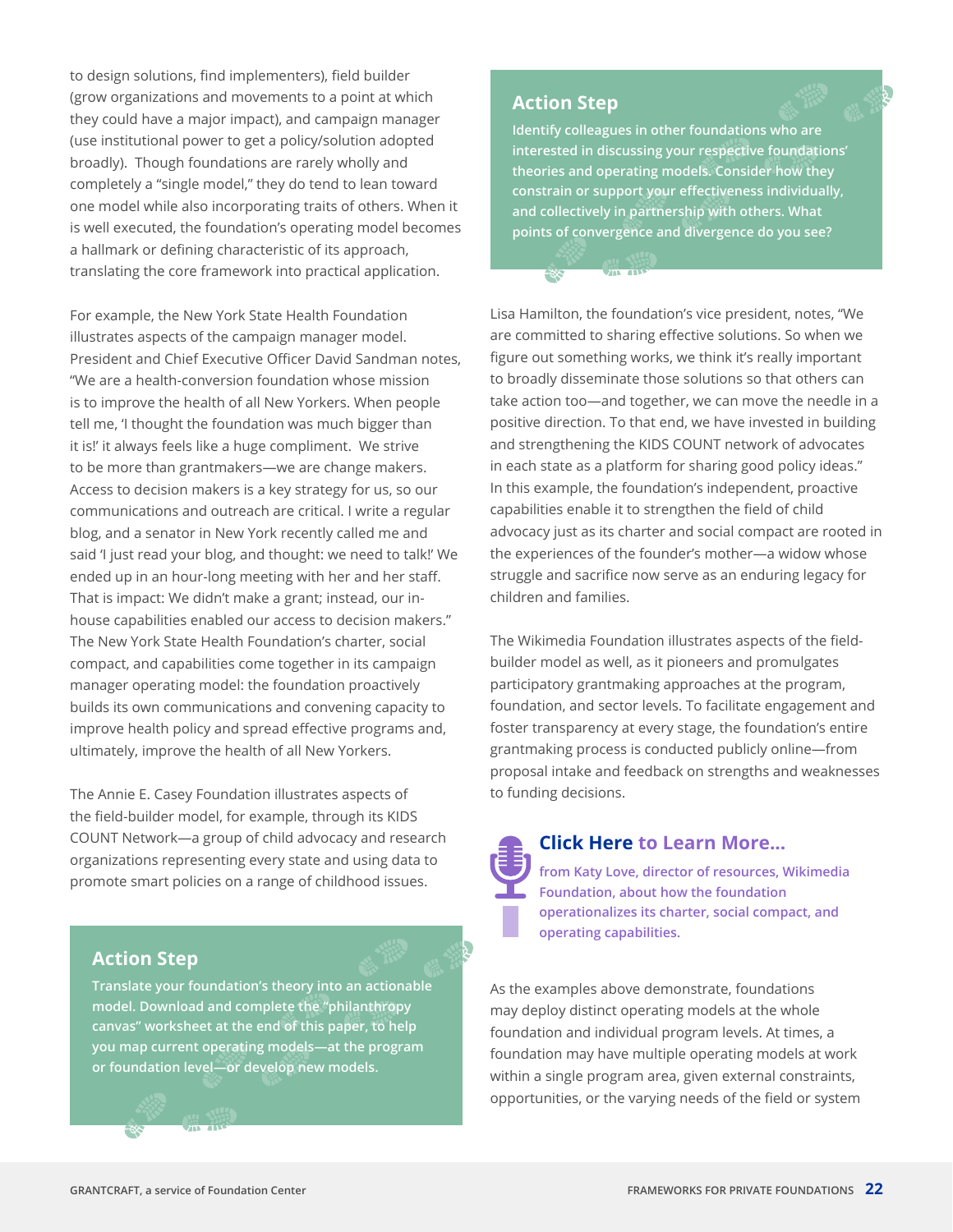it seeks to influence. (A fuller publication on the topic of operating models is in development and will be available at **[rockpa.org/expertise/theory-of-the-foundation](http://www.rockpa.org/expertise/theory-of-the-foundation)**.)

The Theory of the Foundation framework is designed to help funders analyze and reflect on the critical elements that underpin a foundation's operating model: charter, social compact, and operating capabilities.

### **[Click Here](http://www.grantcraft.org/podcasts/the-value-of-a-theory-of-the-foundation) to Learn More...**

**from Jarrett Lucas, executive director, Stonewall Community Foundation, who discusses the value of regular institutional introspection and how the Theory of the Foundation can be adapted for use by a community foundation.** 

Whether used individually or in concert with others, the Theory of the Foundation can help funders to create a shared vocabulary for reflection, to illuminate important distinctions and commonalities among foundations, and to provide a useful framework for the sector as a whole to reflect, align resources, and achieve greater impact.

With this framework as a guide, reflection can spark insights, enable dialogue about strategic intent, and help to build greater alignment—so that funders of all kinds will be better positioned to achieve the results they seek, together.

### **Action Step**

**Share this GrantCraft paper with your foundation's trustees and staff, and then host a brown-bag conversation inside your foundation about how your foundation's theory has shaped its development as an organization over time.** 

### **Questions to Consider**

- **How can you apply the Theory of the Foundation framework to your own foundation? How might a conversation about your charter, social compact, and operating capabilities play out during a senior staff meeting or board retreat?**
- **•** How would you describe your foundation's **overall operating model (whether or not one has been explicitly articulated)?**
- **•** Does your foundation manifest more than one **operating model? Do different programs have different models?**
- <sup>l</sup> **What influence, if any, has your foundation's organizational life cycle had on your foundation's operating model?**
- <sup>l</sup> **When you look out across the field of philanthropy, are there certain new or emerging operating models that strike you as intriguing? How and why? What elements do you think might "fit" within your foundation's operating model and which would not?**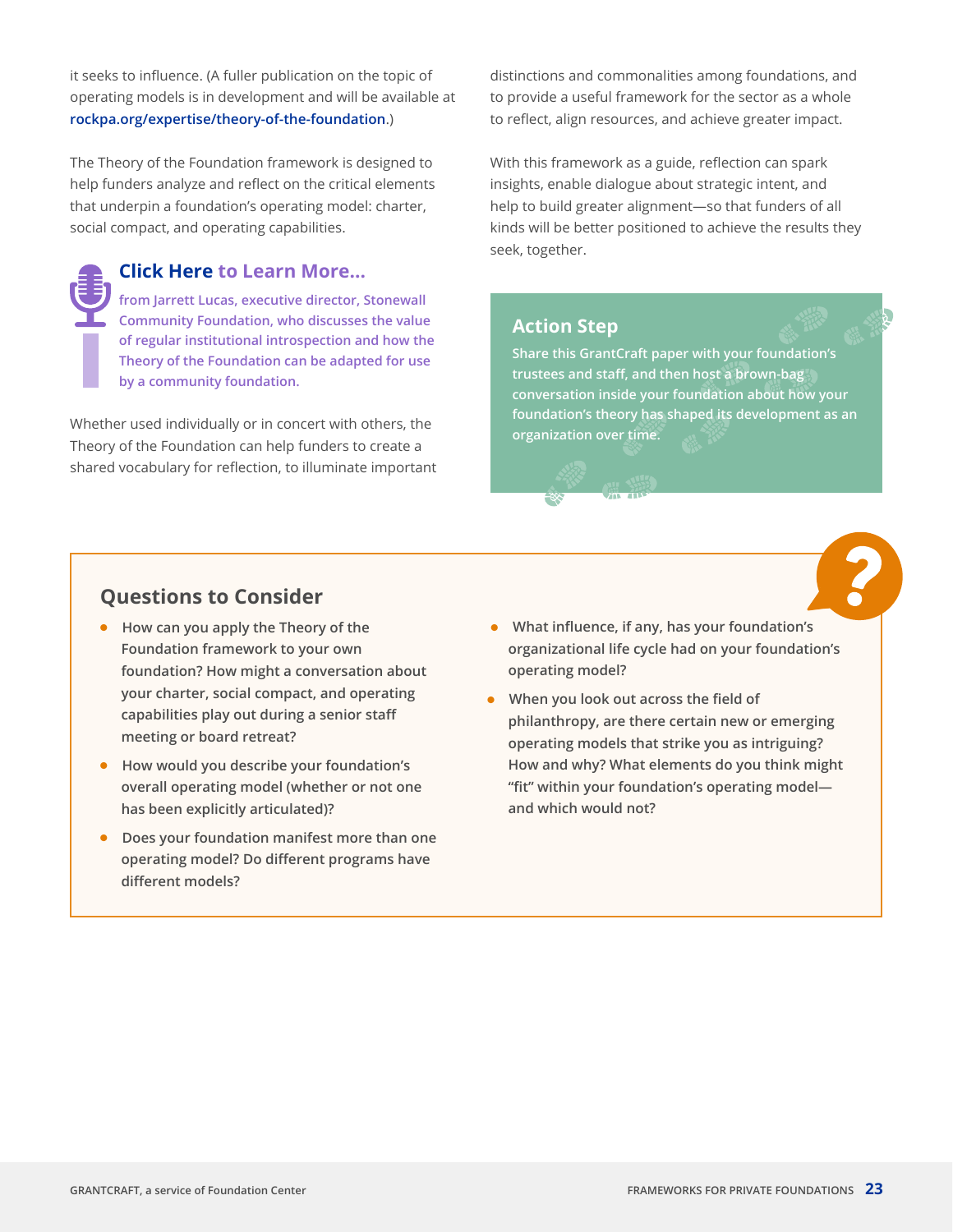<span id="page-23-0"></span>

### **TRANSLATE YOUR FOUNDATION FRAMEWORK INTO AN ACTIONABLE MODEL**

## **Philanthropy Canvas**

**A foundation's framework (charter, social compact, and operating capabilities) sits at the center of its strategic intent: What will the foundation do, and not do—and why?** 

Once a foundation has clarified its Theory of the Foundation, it is ready to translate that framework into an actionable model.

To help with that process, RPA created a tool called the "philanthropy canvas," a variant of the business model canvas created by Alexander Osterwalder and Yves Pigneur.<sup>1</sup> This canvas invites foundation staff, trustees, and other key stakeholders to map out the elements of a foundation's broader strategy and activities in relationship to both its core framework, which lies at the heart of the organization, and the external environment that it seeks to influence and is in turn influenced by.

With the philanthropy canvas, foundations can map the relationships among a foundation's core drivers and articulate the foundation's strategic intent. The philanthropy canvas situates a foundation's framework (charter, social compact, capabilities) at the center, and moves out to encompass partners, resources, and external conditions; it brings into focus the full landscape of relationships, constraints, and opportunities.

Use the philanthropy canvas at the program or foundationwide level, or both—to help you map current operating models or develop new ones. For more guidance on how to use such a canvas tool for strategic planning and organizational assessment, visit: **[rockpa.org/expertise/](http://rockpa.org/expertise/theory-of-the-foundation) [theory-of-the-foundation](http://rockpa.org/expertise/theory-of-the-foundation)**.

To begin, consider the framing question and items in each box of the canvas on the following page, as well as the most important elements of the outside world described in the four areas surrounding the canvas. Invite members of your foundation's leadership to offer their suggestions for how they would fill out each box on the canvas for your foundation and then facilitate a conversation with colleagues and/or peers in other foundations to reflect on these initial suggestions to begin your reflections.



1. For more, see: Alexander Osterwalder, Yves Pigneur, Tim Clark, and Alan Smith, *Business Model Generation: A Handbook for Visionaries, Game Changers, and Challengers* (Hoboken: John Wiley & Sons, 2010).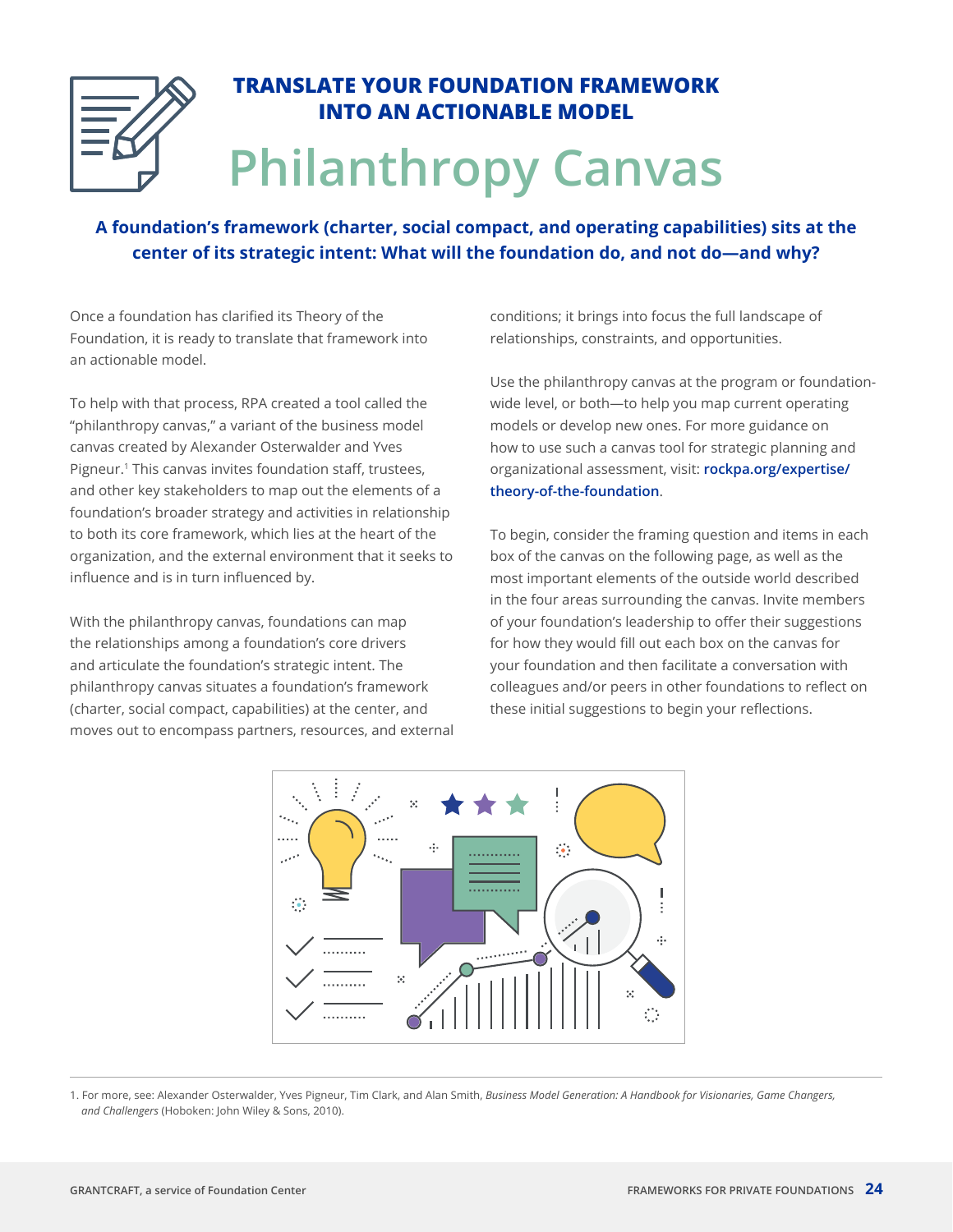## **Philanthropy Canvas Worksheet**

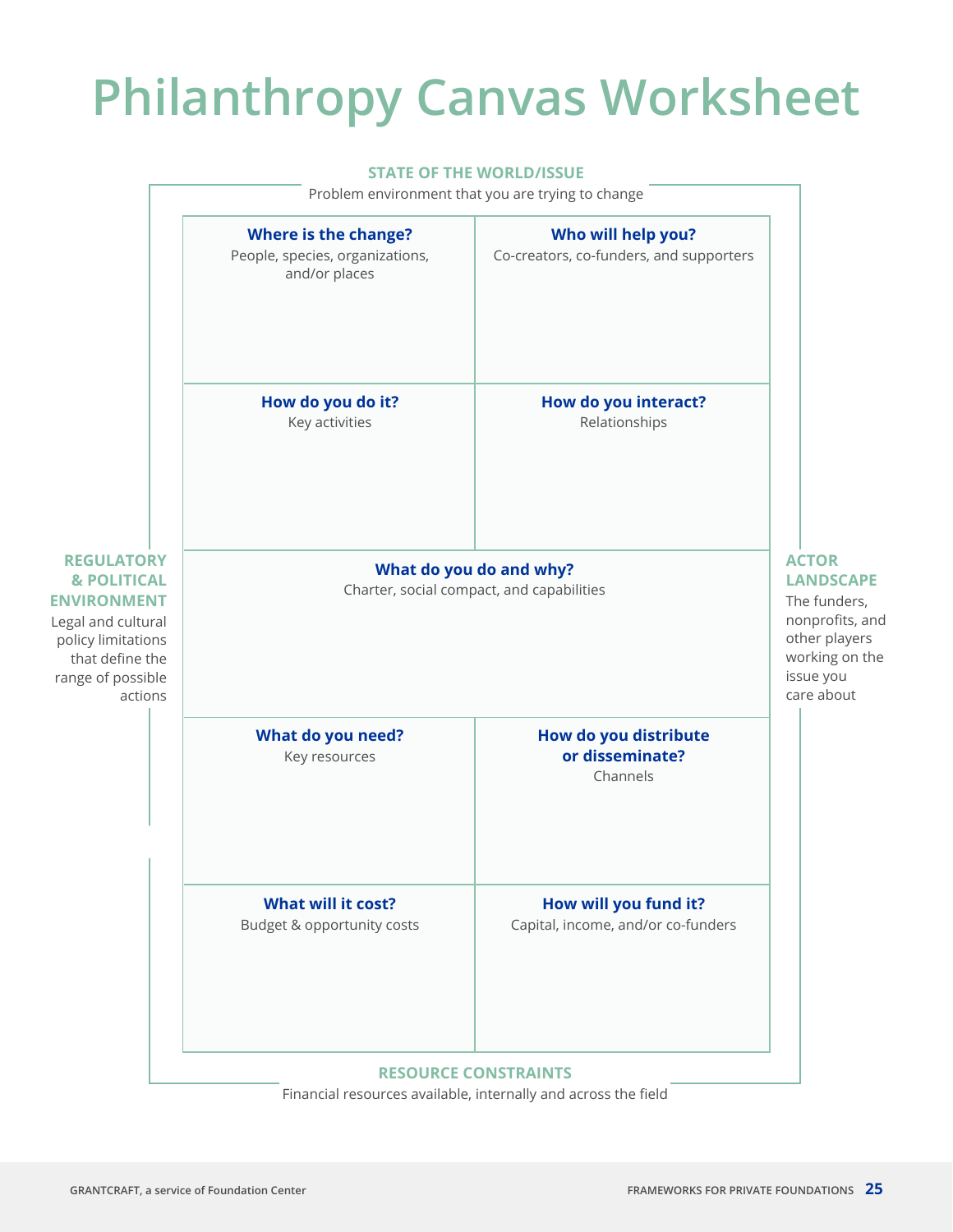#### **ABOUT FOUNDATION CENTER**

Established in 1956, Foundation Center is the leading source of information about philanthropy worldwide. Through data, analysis, and training, it connects people who want to change the world to the resources they need to succeed. Foundation Center maintains the most comprehensive database on U.S. and, increasingly, global grantmakers and their grants a robust, accessible knowledge bank for the sector. It also operates research, education, and training programs designed to advance knowledge of philanthropy at every level. Thousands of people visit Foundation Center's website each day and are served in its five regional hubs and its network of more than 400 funding information centers located in public libraries, community foundations, and educational institutions nationwide and around the world. For more information, please visit foundationcenter.org, call (212) 620-4230, or tweet us at @fdncenter.

#### **ABOUT ROCKEFELLER PHILANTHROPY ADVISORS**

Rockefeller Philanthropy Advisors (RPA) is a nonprofit that partners with individuals, families, and institutions to help make philanthropy more thoughtful and effective. Since 2002, we have facilitated more than \$3 billion in grantmaking worldwide, establishing ourselves as one of the world's largest and most trusted philanthropic service organizations. We advise established and aspiring philanthropists, foundations, and corporations; manage innovative, early-stage nonprofits; and share insight and learning with our clients, our community, and the sector. By continuing to build on lessons learned over more than a century, our goal is to help define the next generation of philanthropy and to foster a worldwide culture of giving. For more information, visit us at rockpa.org.

#### **THEORY OF THE FOUNDATION FUNDERS**

Since its launch in 2014, dozens of foundations have contributed to the development of the Theory of the Foundation as funders of and participants in this research in the United States and Europe. We thank the following funders for their support and participation, along with almost 40 additional foundations that have shared their insights and reflections for specific Theory of the Foundation research efforts.

- **•** Alfred P. Sloan Foundation
- **•** The Andrea & Charles Bronfman Philanthropies
- **•** The Annie E. Casey Foundation
- **•** Arcadia Charitable Trust
- **•** Arcus Foundation
- **•** Barr Foundation
- **•** Bill & Melinda Gates Foundation
- **•** The California Wellness Foundation
- **•** Calouste Gulbenkian Foundation
- **•** Charles and Lynn Schusterman Family
- **•** Conrad N. Hilton Foundation
- **•** The David & Lucile Packard Foundation
- **•** Episcopal Health Foundation
- **•** Esmée Fairbairn Foundation
- **•** Fondazione CRT
- **•** Ford Foundation
- **•** Gordon and Betty Moore Foundation
- **•** Heron Foundation
- **•** Houston Endowment
- **•** John D. and Catherine T. MacArthur Foundation
- **•** The Kresge Foundation
- **•** Lloyds TSB Foundation for Scotland
- **•** Lumina Foundation
- **•** Margaret A. Cargill Philanthropies
- **•** Nathan Cummings Foundation
- **•** Newman's Own Foundation
- **•** Oak Foundation
- **•** Porticus
- **•** Rasmuson Foundation
- **•** Robert Bosch Stiftung
- **•** Robert Wood Johnson Foundation
- **•** Rockefeller Brothers Fund
- **•** The Rockefeller Foundation
- **•** S. D. Bechtel, Jr. Foundation
- **•** Simons Foundation
- **•** Stavros Niarchos Foundation
- **•** Surdna Foundation
- **•** TIAA Institute
- **•** The Wallace Foundation
- **•** Wellcome Trust
- **•** William and Flora Hewlett Foundation

In addition to leaders from many of the funders of the Theory of the Foundation initiative, we thank the following people specifically for generously sharing their experience and insight, which informed this GrantCraft paper:

- **•** Laura Arrillaga-Andreessen, Laura Arrillaga-Andreessen Foundation
- **•** Judy Belk, The California Wellness Foundation
- **•** Paul Brest, Stanford Center on Philanthropy and Civil Society
- **•** Chris Cardona, Ford Foundation
- **•** Arelis Diaz, W.K. Kellogg Foundation
- **•** Bob Forrester, Newman's Own Foundation
- **•** Mary Galeti, Tecovas Foundation
- **•** Rien van Gendt, Rockefeller Philanthropy Advisors (Board Member)
- **•** Lisa Hamilton, The Annie E. Casey Foundation
- **•** Diane Kaplan, Rasmuson Foundation
- **•** Larry Kramer, William and Flora Hewlett Foundation
- **•** Katy Love, Wikimedia Foundation
- **•** Jarrett Lucas, Stonewall Community Foundation
- **•** Massimo Lapucci, Fondazione CRT
- **•** Clara Miller, Heron Foundation
- **•** Will Miller, The Wallace Foundation
- **•** Robert Rosen, Bill & Melinda Gates Foundation
- **•** Robert Ross, The California Endowment
- **•** David Sandman, New York State Health Foundation
- **•** Darren Walker, Ford Foundation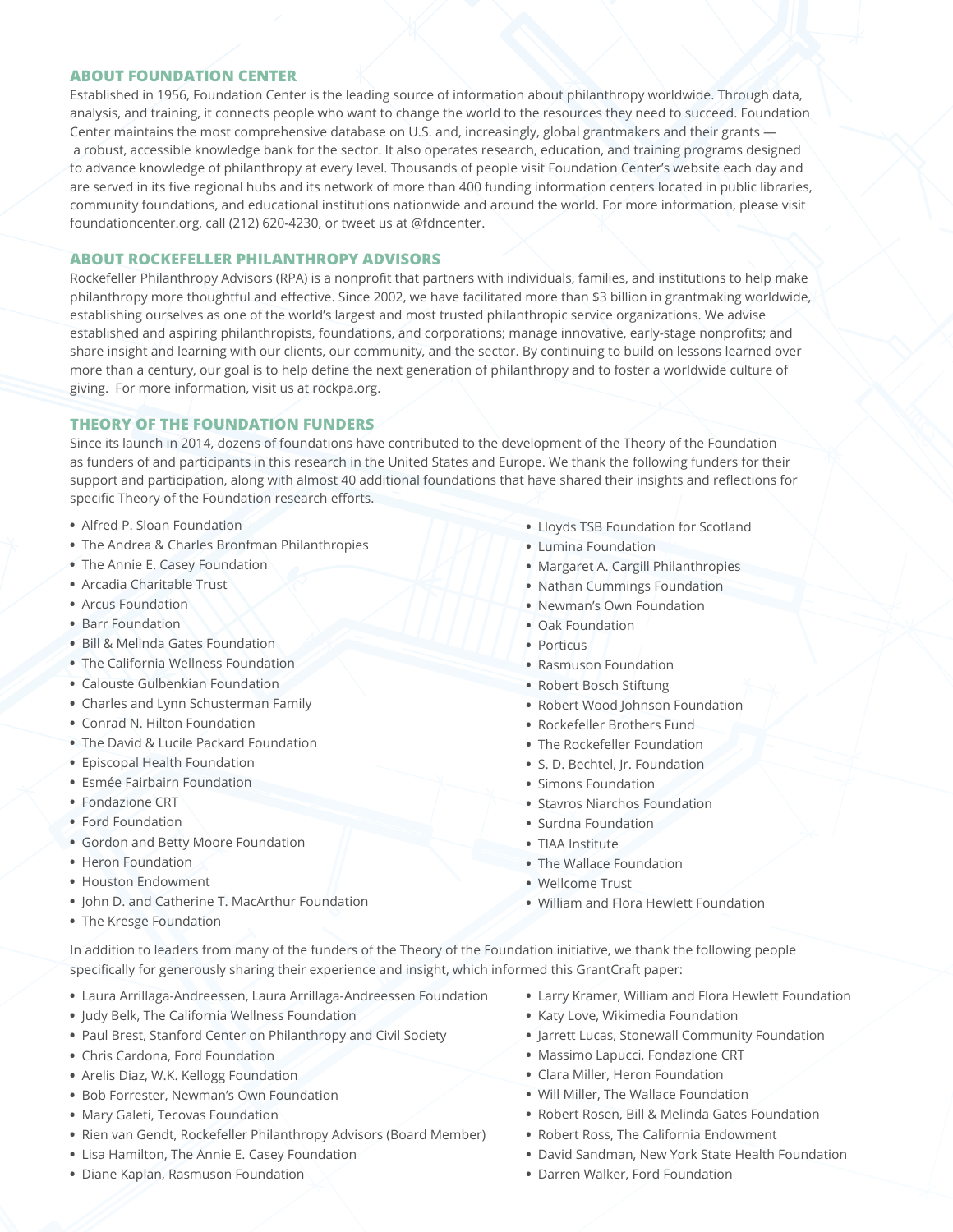